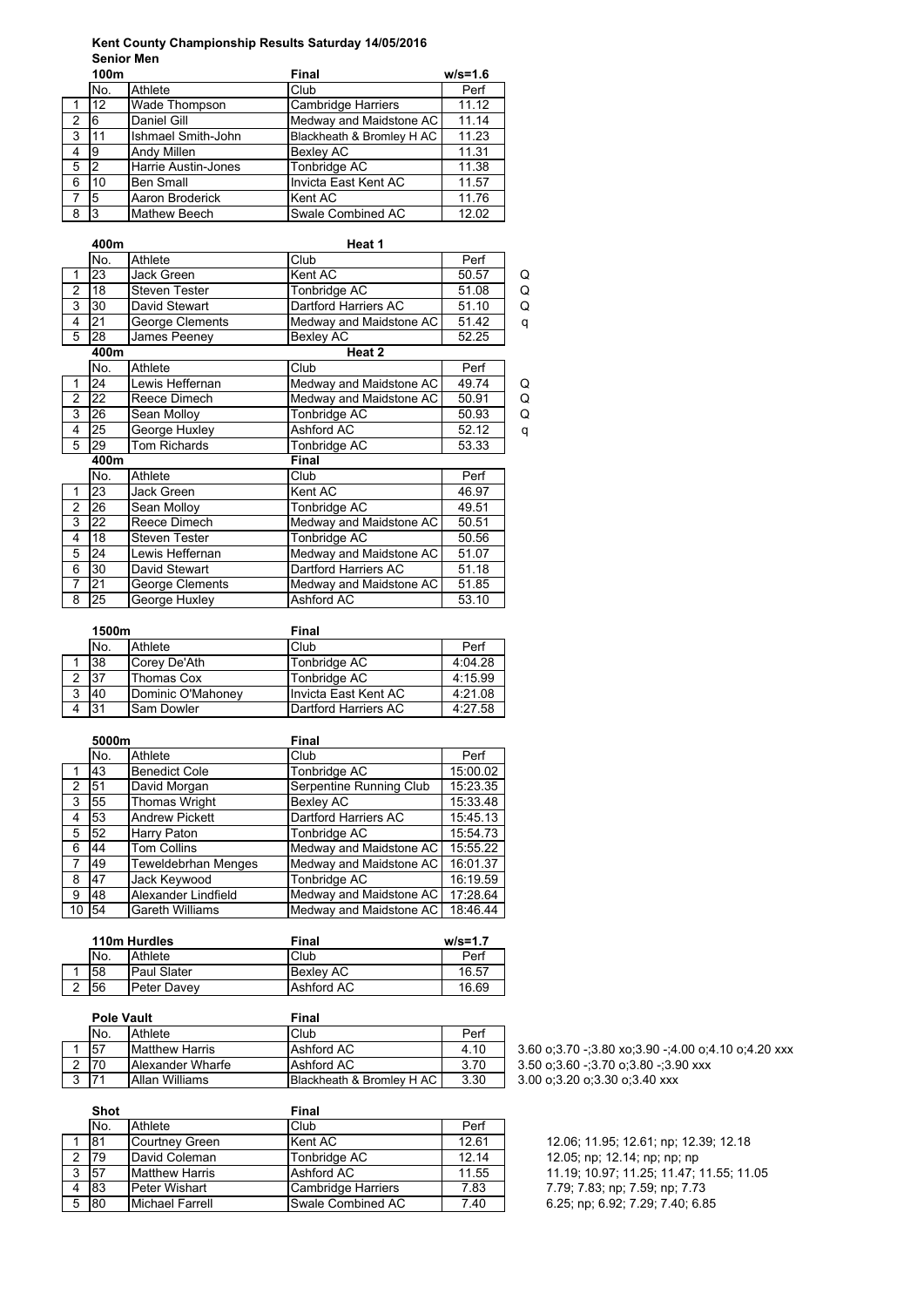| <b>Seated Disability Shot</b> |     |                      | Final                   |      |
|-------------------------------|-----|----------------------|-------------------------|------|
|                               | No. | <b>Athlete</b>       | Club                    | Perf |
|                               | 84  | Andrew Johnson (F57) | Medway and Maidstone AC | 7 66 |

|   | <b>Discus</b> |                        | <b>Final</b>              |       |  |
|---|---------------|------------------------|---------------------------|-------|--|
|   | No.           | Athlete                | Club                      | Perf  |  |
|   | 79            | David Coleman          | Tonbridge AC              | 50.05 |  |
| 2 | 85            | Andrew Kruszewski      | Cambridge Harriers        | 39.86 |  |
| 3 | 57            | <b>Matthew Harris</b>  | Ashford AC                | 39.05 |  |
| 4 | 87            | Andrew Rushbrook       | Bexley AC                 | 27.41 |  |
| 5 | 83            | Peter Wishart          | <b>Cambridge Harriers</b> | 27.16 |  |
| 6 | 86            | Benjamin Roberts       | Ashford AC                | 26.63 |  |
|   | 180           | <b>Michael Farrell</b> | Swale Combined AC         | 19.96 |  |

| Hammer |                  | Final             |       |
|--------|------------------|-------------------|-------|
| No.    | Athlete          | Club              | Perf  |
| 88     | Graham Holder    | <b>Bexley AC</b>  | 50.06 |
| 89     | Leon Weaving     | Thanet AC         | 32.79 |
| 87     | Andrew Rushbrook | <b>Bexlev AC</b>  | 29.75 |
| -80    | Michael Farrell  | Swale Combined AC | 2371  |

7.04; 7.30; 7.51; 7.66; 7.40; 7.66

50.05; 46.00; 47.63; 45.00; 45.20; nt 38.81; nt; nt; 36.82; 39.86; 36.68 39.05; nt; nt; nt; 38.49; nt 24.03; nt; 21.29; nt; 27.41; nt 26.19; 27.16; nt; nt; 24.05; nt 24 67; 25.84; 26.63; 25.46; 24.84; 26.06 nt; nt; 5.67; nt; 19.96; 19.18

46.07; nt; 49.06; 49.44; 48.33; 50.06 28.65; 31.26; nt; 32.12; 32.35; 32.79 23.74; 26.46; 29.75; 27.58; nt; 27.38 22.11; 21.12; 21.83; 23.18; nt; 23.71

|  | <b>Seated Disability Javelin</b> |                      | <b>Final</b>            |       |                                          |
|--|----------------------------------|----------------------|-------------------------|-------|------------------------------------------|
|  | IN <sub>o</sub>                  | Athlete              | Club                    | Pen   |                                          |
|  | <b>84</b>                        | Andrew Johnson (F57) | Medway and Maidstone AC | 18.68 | 18.68; 18.04; 18.64; 18.51; 18.46; 18.00 |

|                | 100m |                           | Heat 1                    | $w/s = 3.9$ |   |
|----------------|------|---------------------------|---------------------------|-------------|---|
|                | No.  | Athlete                   | Club                      | Perf        |   |
| 1              | 158  | Camron Lyttle             | <b>Bexley AC</b>          | 10.79       | Q |
| $\overline{2}$ | 156  | <b>Maximilian Heavens</b> | Invicta East Kent AC      | 11.18       | Q |
| 3              | 149  | Eghosa Evbosomon          | Cambridge Harriers        | 11.26       | q |
| 4              | 161  | Lewis Parsons             | Thanet AC                 | 11.78       |   |
| 5              | 166  | <b>Brandon Twycross</b>   | Dartford Harriers AC      | 11.98       |   |
| 6              | 163  | <b>Barnaby Skinner</b>    | Tonbridge AC              | 12.36       |   |
| 7              | 157  | Thomas Hughes             | Thanet AC                 | 12.83       |   |
|                | 100m |                           | Heat 2                    | $w/s = 1.6$ |   |
|                | No.  | Athlete                   | Club                      | Perf        |   |
| 1              | 167  | Michael Watson            | Medway and Maidstone AC   | 11.11       | Q |
| $\overline{2}$ | 165  | Lewis Smith               | Ashford AC                | 11.52       | Q |
| 3              | 162  | <b>Matthew Rushden</b>    | Dartford Harriers AC      | 11.80       |   |
| 4              | 154  | Callum Gordon             | Cambridge Harriers        | 11.94       |   |
| 5              | 153  | Callum Gardiner           | Blackheath & Bromley H AC | 12.26       |   |
| 6              | 148  | Oliver Cooper             | Thanet AC                 | 12.28       |   |
|                | 100m |                           | Final                     | $w/s = 3.0$ |   |
|                | No.  | Athlete                   | Club                      | Perf        |   |
| 1              | 167  | Michael Watson            | Medway and Maidstone AC   | 10.90       |   |
| $\overline{2}$ | 156  | <b>Maximilian Heavens</b> | Invicta East Kent AC      | 10.96       |   |
| 3              | 151  | Rhys Francis              | Cambridge Harriers        | 11.09       |   |
| 4              | 146  | Joseph Alason             | Cambridge Harriers        | 11.14       |   |
| 5              | 155  | Max Harbord               | Kent AC                   | 11.20       |   |
| 6              | 149  | Eghosa Evbosomon          | Cambridge Harriers        | 11.34       |   |
| 7              | 165  | Lewis Smith               | Ashford AC                | 11.42       |   |
|                | 158  | Camron Lyttle             | <b>Bexley AC</b>          | dns         |   |
|                |      |                           |                           |             |   |

| 400m |                 | <b>Final</b>              |       |
|------|-----------------|---------------------------|-------|
| No.  | Athlete         | Club                      | Perf  |
| 175  | Henry Marshall  | Tonbridge AC              | 49.71 |
| 170  | William Pope    | Blackheath & Bromley H AC | 52.51 |
| 177  | Zakariya Shaikh | Ashford AC                | 53.08 |
| 174  | Lewis Makev     | Medway and Maidstone AC   | 56.32 |

|   | 1500m |                   | Final                   |           |
|---|-------|-------------------|-------------------------|-----------|
|   | No.   | Athlete           | Club                    | Perf      |
|   | 192   | Alasdair Kinloch  | Tonbridge AC            | 3:59.64   |
|   | 188   | <b>Jake Berrv</b> | Medway and Maidstone AC | 4:05.75   |
| 3 | 186   | Max Read          | Medway and Maidstone AC | $4.24$ 47 |
|   | 190   | Connor Burford    | Dartford Harriers AC    | 4:39.97   |

|   | 110m Hurdles |                 | Final                   | $w/s = 2.6$ |
|---|--------------|-----------------|-------------------------|-------------|
|   | No.          | Athlete         | Club                    | Perf        |
|   | 193          | Cameron Amedee  | Ashford AC              | 14.82       |
| 2 | 194          | Joseph Thurgood | Medway and Maidstone AC | 15.23       |

| <b>Pole Vault</b> |                      | Final              |      |                                 |  |
|-------------------|----------------------|--------------------|------|---------------------------------|--|
| No.               | Athlete              | Club               | Perf |                                 |  |
| 202               | Alexander Hardy      | Ashford AC         | 3.70 | 3.40 o:3.50 o:3.60 xxo:3.70 xx  |  |
| 1201              | Ben Stanbury         | Cambridge Harriers | 3.10 | 2.70 o:2.80 -:2.90 o:3.00 -:3.1 |  |
| 148               | <b>Oliver Cooper</b> | Thanet AC          | 2.70 | 2.30 o:2.60 o:2.70 o:2.80 xxx   |  |

3.40 o;3.50 o;3.60 xxo;3.70 xxx 2.70 o;2.80 -;2.90 o;3.00 -;3.10 o;3.20 xxx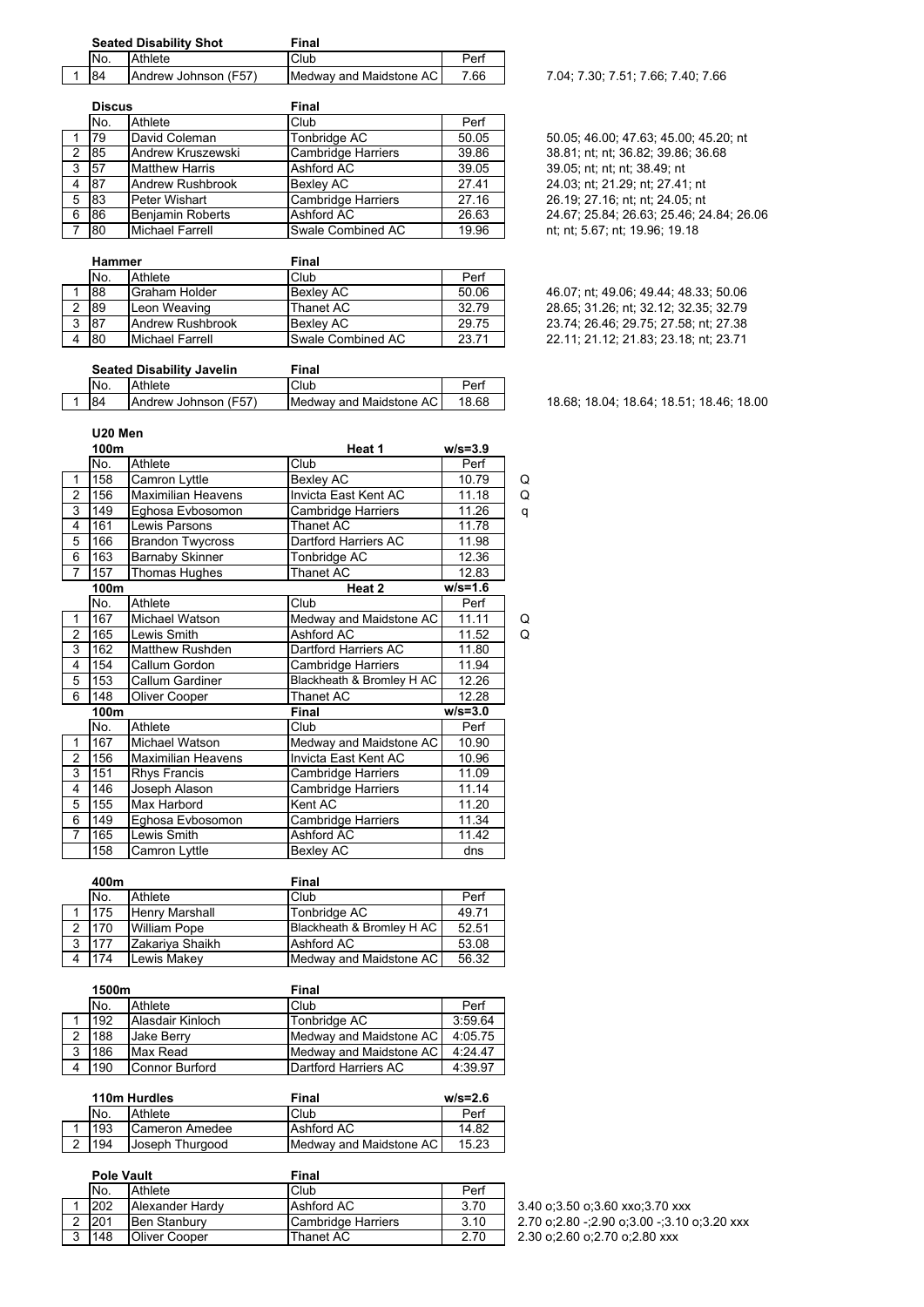|   | <b>Shot</b> |                      | Final                        |       |                                       |
|---|-------------|----------------------|------------------------------|-------|---------------------------------------|
|   | No.         | Athlete              | Club                         | Perf  |                                       |
|   | 207         | <b>Oliver Hussey</b> | <b>IDartford Harriers AC</b> | 12.73 | np; 12.16; 12.19; 12.73; 12.56; 12.71 |
|   | 206         | Luc Durant           | Blackheath & Bromley H AC    | 11.85 | 11.85; 11.49; 10.60; np; rt           |
|   | 1162        | Matthew Rushden      | Dartford Harriers AC         | 10.77 | 10.47; np; 10.26; 10.66; 10.77; 10.11 |
|   | 194         | Joseph Thurgood      | Medway and Maidstone AC      | 10.70 | 9.87; 10.17; np; 10.48; 10.36; 10.70  |
| 5 | 148         | <b>Oliver Cooper</b> | Thanet AC                    | 8.93  | 8.93; np; np; np; np; rt              |

**Discus Final**<br> **No.** Athlete **COMPOSE** No. Athlete Club Perf<br>
162 Matthew Rushden Dartford Harriers AC 37.75 1 162 Matthew Rushden Dartford Harriers AC 37.75 37.58; 33.29; nt; 37.75; 31.15; nt<br>2 163 Barnaby Skinner Tonbridge AC 34.64 nt; nt; 25.70; nt; nt; 34.64

nt; nt; 25.70; nt; nt; 34.64

## **U17 Men**

|                | 100m |                           | Heat 1                    | $w/s = 1.7$ |   |
|----------------|------|---------------------------|---------------------------|-------------|---|
|                | No.  | Athlete                   | Club                      | Perf        |   |
| 1              | 269  | <b>Matthew Knight</b>     | Blackheath & Bromley H AC | 11.37       | Q |
| $\mathfrak{p}$ | 273  | Brandon Mingeli           | Cambridge Harriers        | 11.44       | Q |
| 3              | 263  | <b>James Back-Wilkins</b> | Cambridge Harriers        | 11.51       | Q |
| 4              | 274  | Justin Oludemi            | Dartford Harriers AC      | 11.66       | q |
| 5              | 268  | Emmanuel Jackson          | Cambridge Harriers        | 12.20       |   |
| 6              | 265  | Konrad Farrall            | Thanet AC                 | 12.70       |   |
| 7              | 277  | Joe Small                 | <b>Thanet AC</b>          | 12.94       |   |
|                | 272  | William Malcomson         | The Judd School           | dns         |   |
|                | 100m |                           | Heat 2                    | $w/s = 1.0$ |   |
|                | No.  | Athlete                   | Club                      | Perf        |   |
| 1              | 264  | Ethan Brown               | Dartford Harriers AC      | 11.44       | Q |
| $\overline{2}$ | 276  | Toby Seal                 | Tonbridge AC              | 11.52       | Q |
| 3              | 270  | Rory Kuypers              | Medway and Maidstone AC   | 11.58       | Q |
| 4              | 267  | Nathan Isaac              | Medway and Maidstone AC   | 11.77       | q |
| 5              | 275  | Harry Pitman              | Ashford AC                | 12.06       |   |
| 6              | 279  | <b>Reece Williams</b>     | Swale Combined AC         | 12.68       |   |
|                | 100m |                           | Final                     | $w/s = 1.1$ |   |
|                | No.  | Athlete                   | Club                      | Perf        |   |
| 1              | 269  | <b>Matthew Knight</b>     | Blackheath & Bromley H AC | 11.18       |   |
| $\mathfrak{p}$ | 273  | Brandon Mingeli           | Cambridge Harriers        | 11.30       |   |
| 3              | 264  | Ethan Brown               | Dartford Harriers AC      | 11.33       |   |
| 4              | 274  | Justin Oludemi            | Dartford Harriers AC      | 11.36       |   |
| 5              | 276  | <b>Toby Seal</b>          | Tonbridge AC              | 11.42       |   |
| 6              | 270  | Rory Kuypers              | Medway and Maidstone AC   | 11.44       |   |
| 7              | 263  | James Back-Wilkins        | Cambridge Harriers        | 11.46       |   |
| 8              | 267  | Nathan Isaac              | Medway and Maidstone AC   | 11.70       |   |
|                |      |                           |                           |             |   |

|               | 400m |                        | <b>Final</b>              |       |
|---------------|------|------------------------|---------------------------|-------|
|               | No.  | Athlete                | Club                      | Perf  |
|               | 282  | Michael Fagbenle       | <b>Bexley AC</b>          | 51.80 |
| $\mathcal{P}$ | 287  | <b>Ben Sutton</b>      | Blackheath & Bromley H AC | 52.04 |
| 3             | 286  | <b>Cameron Roberts</b> | Tonbridge AC              | 54.46 |
| 4             | 283  | Jonathan Mann          | <b>Bexley AC</b>          | 55.59 |
| 5             | 281  | Vishnu Dhir            | Blackheath & Bromley H AC | 56.14 |
| 6             | 285  | George Pope            | Blackheath & Bromley H AC | 57.38 |
| - 7           | 261  | <b>Robert Abbott</b>   | Blackheath & Bromley H AC | 60.03 |

|    | 1500m |                        | <b>Final</b>              |         |  |
|----|-------|------------------------|---------------------------|---------|--|
|    | No.   | Athlete                | Club                      | Perf    |  |
|    | 311   | James Puxty            | Tonbridge AC              | 4:13.18 |  |
| 2  | 313   | Daniel Seagrove        | Tonbridge AC              | 4:13.43 |  |
| 3  | 309   | Lewis Mills            | Blackheath & Bromley H AC | 4:14.08 |  |
| 4  | 308   | <b>Thomas Manning</b>  | Dartford Harriers AC      | 4:18.23 |  |
| 5  | 314   | <b>Marshall Smith</b>  | Ashford AC                | 4:24.24 |  |
| 6  | 304   | Daniel Blades          | Tonbridge AC              | 4:26.94 |  |
| 7  | 303   | Quinn Austin           | Medway and Maidstone AC   | 4:30.23 |  |
| 8  | 301   | Joseph Webb            | Medway and Maidstone AC   | 4:30.42 |  |
| 9  | 310   | Jack Payton            | Medway and Maidstone AC   | 4:30.71 |  |
| 10 | 312   | James Rolls            | Dartford Harriers AC      | 4:32.08 |  |
| 11 | 298   | Oliver Prior           | Ashford AC                | 4:32.65 |  |
| 12 | 305   | Marcus Etheridge       | Invicta East Kent AC      | 4:33.28 |  |
| 13 | 306   | Joseph Griffiths       | Invicta East Kent AC      | 4:34.01 |  |
| 14 | 300   | <b>Charlie Tomkins</b> | Dartford Harriers AC      | 4:41.49 |  |

|   | 100m Hurdles |                   | Final            | $w/s = 1.5$ |
|---|--------------|-------------------|------------------|-------------|
|   | No.          | Athlete           | Club             | Perf        |
|   | 276          | <b>Toby Seal</b>  | Tonbridge AC     | 13.70       |
| 2 | 283          | Jonathan Mann     | <b>Bexley AC</b> | 14.19       |
| 3 | 317          | Hamza Shaibu      | <b>Bexley AC</b> | 15.12       |
|   | 265          | Konrad Farrall    | Thanet AC        | 15.23       |
|   | 272          | William Malcomson | The Judd School  | dnf         |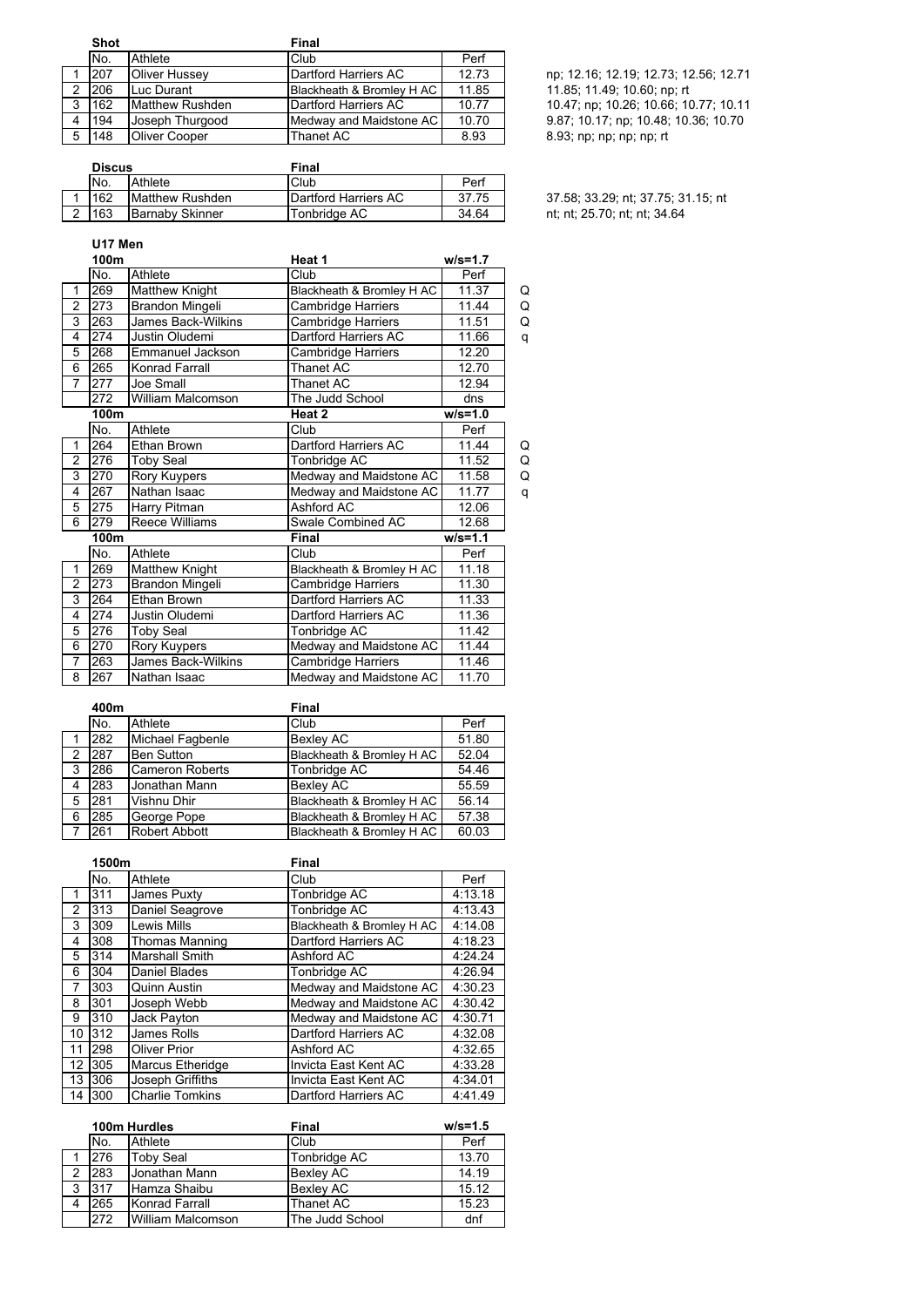| High Jump |                       | Final              |      |
|-----------|-----------------------|--------------------|------|
| No.       | Athlete               | Club               | Perf |
| 323       | Luke Okosieme         | Cambridge Harriers | 1.85 |
| 324       | <b>Brandon Sikity</b> | Cambridge Harriers | 1.60 |
| 322       | <b>Samuel Masters</b> | Bexlev AC          | 1.55 |

|   | Long Jump |                       | <b>Final</b>              |      |  |
|---|-----------|-----------------------|---------------------------|------|--|
|   | No.       | Athlete               | Club                      | Perf |  |
|   | 276       | <b>Toby Seal</b>      | Tonbridge AC              | 6.04 |  |
| 2 | 328       | Jack Smith            | <b>Bexlev AC</b>          | 5.67 |  |
| 3 | 324       | <b>Brandon Sikity</b> | <b>Cambridge Harriers</b> | 5.27 |  |
|   | 277       | Joe Small             | Thanet AC                 | 4.85 |  |
|   | 279       | Reece Williams        | Swale Combined AC         | 4.31 |  |

| <b>Seated Disability Shot</b> |                         | Final        |      |
|-------------------------------|-------------------------|--------------|------|
| No.                           | Athlete                 | Club         | Perf |
| 280                           | Sebastian Brookes (F20) | Tonbridge AC | 3.40 |

|   | <b>Triple Jump</b> |                       | <b>Final</b>       |       |  |
|---|--------------------|-----------------------|--------------------|-------|--|
|   | No.                | Athlete               | Club               | Perf  |  |
|   | $ 329\rangle$      | Alex Olubusi          | <b>Bexley AC</b>   | 11.77 |  |
|   | 324                | <b>Brandon Sikity</b> | Cambridge Harriers | 11.17 |  |
| 3 | 330                | <b>Markus Simmons</b> | Swale Combined AC  | 10.54 |  |
|   | 322                | <b>Samuel Masters</b> | <b>Bexley AC</b>   | 9.93  |  |

|   | Javelin |                 | Final                     |       |  |
|---|---------|-----------------|---------------------------|-------|--|
|   | No.     | Athlete         | Club                      | Perf  |  |
|   | 339     | Femi Sofolarin  | Blackheath & Bromley H AC | 48.66 |  |
|   | 338     | David Fullbrook | Tonbridge AC              | 44.03 |  |
| ર | 337     | Kian Crawford   | Ashford AC                | 35.52 |  |
|   | 279     | Reece Williams  | Swale Combined AC         | 34.39 |  |

**U15 Boys**

1.65 xo;1.70 o;1.75 o;1.80 xo;1.85 o;1.88 xxx 1.50 o;1.55 xxo;1.60 xxo;1.65 xxx

1.50 o;1.55 o;1.60 xxx

- 
- 1 6.00,-; 6.04,-; 5.98,-; 5.81,-; nj; 5.77,-<br>- 5.29.-; 5.49.-; 5.67.-; 5.29.-; nj; 5.22.- $5.29 - 5.49 - 5.67 - 5.29$ , ; nj;  $5.22$ 
	-
- $3.33$ <br>  $3.32$ ,  $3.33$ ,  $3.33$ ,  $3.33$ ,  $3.37$ ,  $3.517$ ,  $3.527$ ,<br>  $3.527$ ,  $3.527$ ,  $3.527$ ,  $3.527$ ,  $3.527$ ,  $3.527$ ,  $3.527$ ,  $3.527$ ,  $3.527$ ,  $3.527$ ,  $3.527$ ,  $3.527$ ,  $3.527$ ,  $3.527$ ,  $3.527$ ,  $3.527$ ,  $3.527$ , nj; nj; 3.86,-; 4.67,-; 4.80,-; 4.85,-
- $-$  nj; 4.31,-; 3.82,-; 4.13,-; -; -

- nj; nj; 3.40; 3.-05; nj; 3.10

11.23,3.8; 11.43,1.7; 11.77,2.0; 11.52,1.0; -; 11.74,1.0 2 324 Brandon Sikity Cambridge Harriers 11.17 10.60,1.9; 10.95,1.0; 10.80,2.0; 11.17,2.0; 10.90,3.0; 10.84,2.0 3 330 Markus Simmons Swale Combined AC 10.54 10.54,3.2; 10.32,1.3; nj; 10.17,2.0; 10.08,1.0; 9.91,2.0 4 322 Samuel Masters Bexley AC 9.93 9.88,1.7; 9.72,1.5; 9.93,1.3; 9.42,0.0; 9.89,0.0; 9.85,2.0

48.37; 48.00; nt; 46.77; nt; 48.66 40.98; 40.02; 42.44; 34.09; 36.43; 44.03 31.55; 35.52; 32.74; nt; -; 34.16 27.03; 34.39; 30.36; nt; 29.40; nt

|                | 100m |                         | Heat 1                    | $w/s = 1.6$ |   |
|----------------|------|-------------------------|---------------------------|-------------|---|
|                | No.  | Athlete                 | Club                      | Perf        |   |
| 1              | 445  | Joshua Oshunrinde       | Medway and Maidstone AC   | 11.44       | Q |
| $\overline{2}$ | 436  | <b>Rico Cottell</b>     | Blackheath & Bromley H AC | 11.85       | Q |
| 3              | 452  | Kareem Waithe           | <b>Cambridge Harriers</b> | 12.40       | q |
| 4              | 448  | Johnel Simpson          | Cambridge Harriers        | 12.63       |   |
| 5              | 454  | Luke Williams           | Invicta East Kent AC      | 12.72       |   |
| 6              | 435  | Jacob Calvert           | Bexley AC                 | 13.12       |   |
| 7              | 438  | <b>Aston Fredericks</b> | Thanet AC                 | 13.42       |   |
|                | 100m |                         | Heat 2                    | $w/s = 1.0$ |   |
|                | No.  | Athlete                 | Club                      | Perf        |   |
| 1              | 440  | <b>Ernest Lake</b>      | Tonbridge AC              | 11.98       | Q |
| $\overline{2}$ | 432  | Anton Bachorski         | Tonbridge AC              | 12.06       | Q |
| 3              | 443  | <b>Connor Neal</b>      | <b>Thanet AC</b>          | 12.33       | q |
| $\overline{4}$ | 449  | George Smith            | <b>Tonbridge AC</b>       | 12.50       |   |
| 5              | 450  | Lewis Swaby             | Tonbridge AC              | 12.59       |   |
| 6              | 447  | George Seery            | Thanet AC                 | 13.65       |   |
| 7              | 444  | Sebastian Ngassa        | Invicta East Kent AC      | 13.81       |   |
|                | 100m |                         | Heat 3                    | $w/s = 0.2$ |   |
|                | No.  | Athlete                 | Club                      | Perf        |   |
| 1              | 442  | Kyron Morgan            | Blackheath & Bromley H AC | 12.20       | Q |
| $\overline{2}$ | 446  | Alexander Rampton       | Ashford AC                | 12.56       | Q |
| 3              | 433  | Samuel Belsey           | <b>Thanet AC</b>          | 12.85       |   |
| 4              | 451  | Evan Tinsley            | Medway and Maidstone AC   | 12.97       |   |
| 5              | 441  | Leo McCallum            | Blackheath & Bromley H AC | 14.24       |   |
| 6              | 431  | Jonathan Abbott         | Blackheath & Bromley H AC | 14.65       |   |
|                | 100m |                         | Final                     | $w/s = 0.5$ |   |
|                | No.  | Athlete                 | Club                      | Perf        |   |
| 1              | 445  | Joshua Oshunrinde       | Medway and Maidstone AC   | 11.28       |   |
| $\overline{2}$ | 440  | Ernest Lake             | Tonbridge AC              | 11.76       |   |
| 3              | 436  | <b>Rico Cottell</b>     | Blackheath & Bromley H AC | 11.80       |   |
| 4              | 442  | Kyron Morgan            | Blackheath & Bromley H AC | 12.07       |   |
| 5              | 432  | Anton Bachorski         | Tonbridge AC              | 12.26       |   |
| 6              | 452  | Kareem Waithe           | Cambridge Harriers        | 12.28       |   |
|                |      | <b>Connor Neal</b>      | Thanet AC                 | 12.42       |   |
| 7              | 443  |                         |                           |             |   |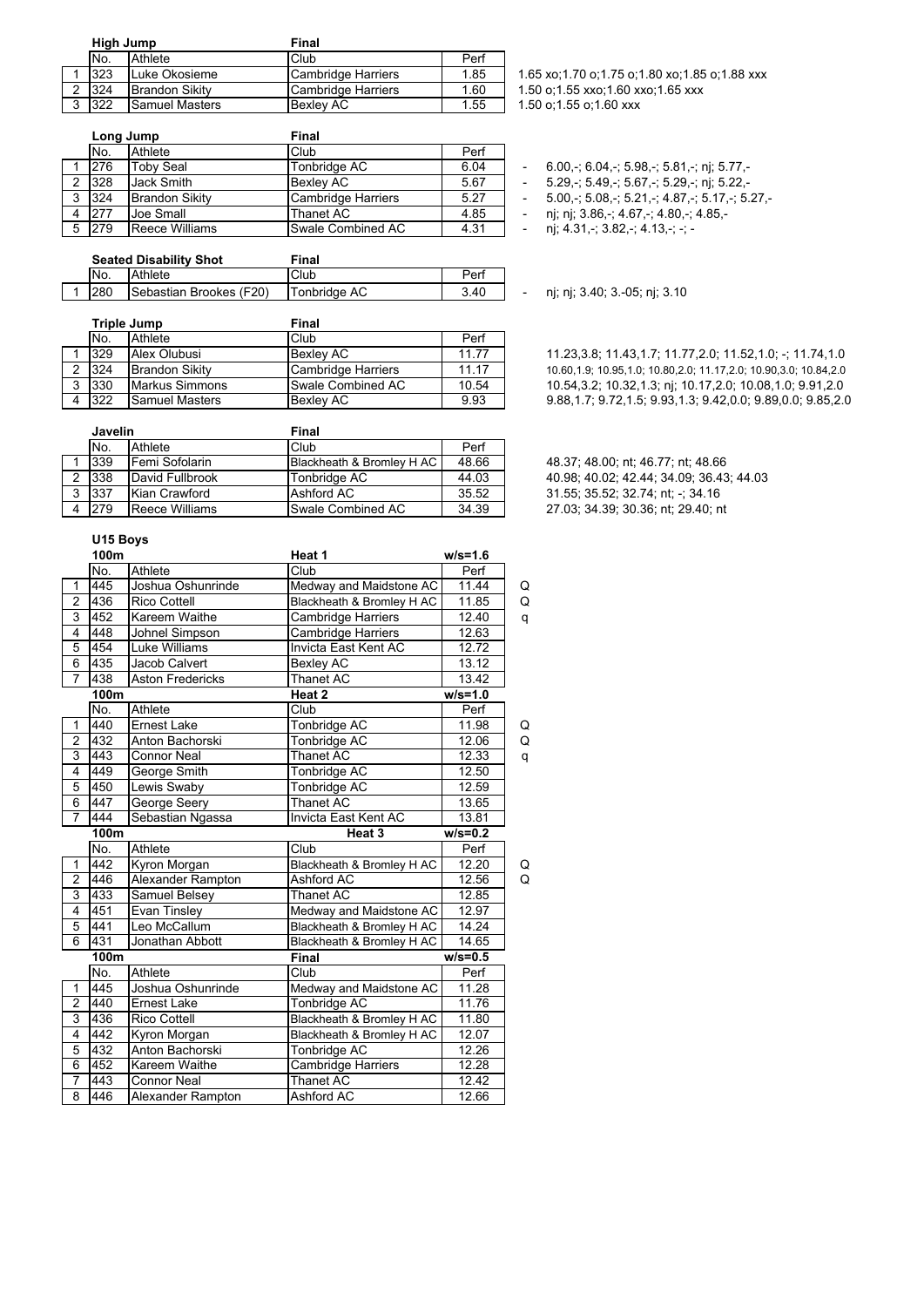|                | 300m |                          | Heat 1                    |       |   |
|----------------|------|--------------------------|---------------------------|-------|---|
|                | No.  | Athlete                  | Club                      | Perf  |   |
| 1              | 443  | <b>Connor Neal</b>       | Thanet AC                 | 41.23 | Q |
| $\overline{2}$ | 440  | Ernest Lake              | Tonbridge AC              | 41.57 | Q |
| 3              | 464  | Ewan Wood                | Tonbridge AC              | 42.35 | Q |
| 4              | 435  | Jacob Calvert            | Bexley AC                 | 44.09 |   |
| 5              | 460  | <b>Nathaniel Masters</b> | Bexley AC                 | 45.06 |   |
| 6              | 463  | Oliver Weston            | Invicta East Kent AC      | 47.20 |   |
|                | 300m |                          | Heat 2                    |       |   |
|                | No.  | Athlete                  | Club                      | Perf  |   |
| 1              | 446  | Alexander Rampton        | Ashford AC                | 40.66 | Q |
| $\overline{2}$ | 449  | George Smith             | Tonbridge AC              | 41.24 | Q |
| 3              | 461  | <b>Jack Seery</b>        | Thanet AC                 | 41.61 | Q |
| 4              | 455  | <b>Aboluwarin Falase</b> | Dartford Harriers AC      | 41.83 | q |
| 5              | 458  | <b>Felix Brooks</b>      | Tonbridge AC              | 42.57 | q |
| 6              | 459  | James Gregory            | Blackheath & Bromley H AC | 47.34 |   |
|                | 300m |                          | Final                     |       |   |
|                | No.  | Athlete                  | Club                      | Perf  |   |
| 1              | 443  | <b>Connor Neal</b>       | Thanet AC                 | 40.31 |   |
| 2              | 446  | Alexander Rampton        | Ashford AC                | 40.78 |   |
| 3              | 449  | George Smith             | Tonbridge AC              | 41.19 |   |
| 4              | 464  | Ewan Wood                | Tonbridge AC              | 42.01 |   |
| 5              | 461  | Jack Seery               | Thanet AC                 | 42.60 |   |
| 6              | 440  | <b>Ernest Lake</b>       | Tonbridge AC              | 43.77 |   |
| 7              | 458  | <b>Felix Brooks</b>      | Tonbridge AC              | 44.33 |   |
| 8              | 455  | Aboluwarin Falase        | Dartford Harriers AC      | 45.88 |   |

|                | 1500m |                        | <b>Final</b>              |         |  |
|----------------|-------|------------------------|---------------------------|---------|--|
|                | No.   | Athlete                | Club                      | Perf    |  |
|                | 487   | <b>Matthew Francis</b> | <b>Cambridge Harriers</b> | 4:26.41 |  |
| $\mathfrak{p}$ | 492   | Archie May             | Dartford Harriers AC      | 4:28.07 |  |
| 3              | 491   | James Kingston         | Tonbridge AC              | 4:30.06 |  |
| 4              | 489   | <b>Ted Higgins</b>     | <b>Bexley AC</b>          | 4:33.67 |  |
| 5              | 481   | <b>Matthew Stonier</b> | Invicta East Kent AC      | 4:39.14 |  |
| 6              | 497   | Adam Van der Plas      | Tonbridge AC              | 4:43.86 |  |
| 7              | 495   | Hamish Reilly          | Medway and Maidstone AC   | 4:44.79 |  |
| 8              | 493   | Samuel Monaco          | <b>Cambridge Harriers</b> | 4:45.63 |  |
| 9              | 486   | Benjamin Tynan         | Cambridge Harriers        | 4:49.71 |  |
| 10             | 488   | Joseph Georgiadis      | Blackheath & Bromley H AC | 4:51.10 |  |
| 11             | 496   | Cameron Sharp          | Dartford Harriers AC      | 4:52.41 |  |
| 12             | 474   | Benjamin McNally       | Dartford Harriers AC      | 4:53.99 |  |
| 13             | 485   | <b>Cameron Swatton</b> | Blackheath & Bromley H AC | 4:59.21 |  |
|                | 475   | Sam Newson             | Invicta East Kent AC      | 5:06.40 |  |
| 15             | 490   | Harry Ives             | Dartford Harriers AC      | 5:35.89 |  |

|                | 80m Hurdles |                   | <b>Final</b>              | $w/s = 0.5$ |
|----------------|-------------|-------------------|---------------------------|-------------|
|                | No.         | Athlete           | Club                      | Perf        |
|                | 500         | Caelan Raju       | Blackheath & Bromley H AC | 12.33       |
| $\overline{2}$ | 501         | Daniel Smith      | Tonbridge AC              | 13.50       |
| 3              | 450         | Lewis Swaby       | Tonbridge AC              | 13.59       |
| 4              | 447         | George Seery      | Thanet AC                 | 13.72       |
| 5              | 461         | <b>Jack Seery</b> | Thanet AC                 | 14.17       |
| 6              | 467         | James Crawley     | Tonbridge AC              | 14.18       |
| 7              | 490         | Harry Ives        | Dartford Harriers AC      | 17.15       |

| High Jump |                     | Final                     |      |                                         |
|-----------|---------------------|---------------------------|------|-----------------------------------------|
| No.       | Athlete             | Club                      | Perf |                                         |
| 436       | <b>Rico Cottell</b> | Blackheath & Bromley H AC | 1.80 | 1.65 xo;1.70 o;1.75 xxo;1.80 o;1.85 xxx |
| 503       | Pedro Gleadall      | Blackheath & Bromlev H AC | 1.65 | 1.60 o; 1.65 o; 1.70 xxx                |
| 1450      | Lewis Swaby         | Tonbridge AC              | 1.35 | 1.35 o1.65 xxx                          |
| 501       | Daniel Smith        | Tonbridae AC              | 1.35 | 1.35 <sub>o</sub>                       |
| 459       | James Gregory       | Blackheath & Bromley H AC | 1.30 | 1.25 o:1.30 o:1.35 xxx                  |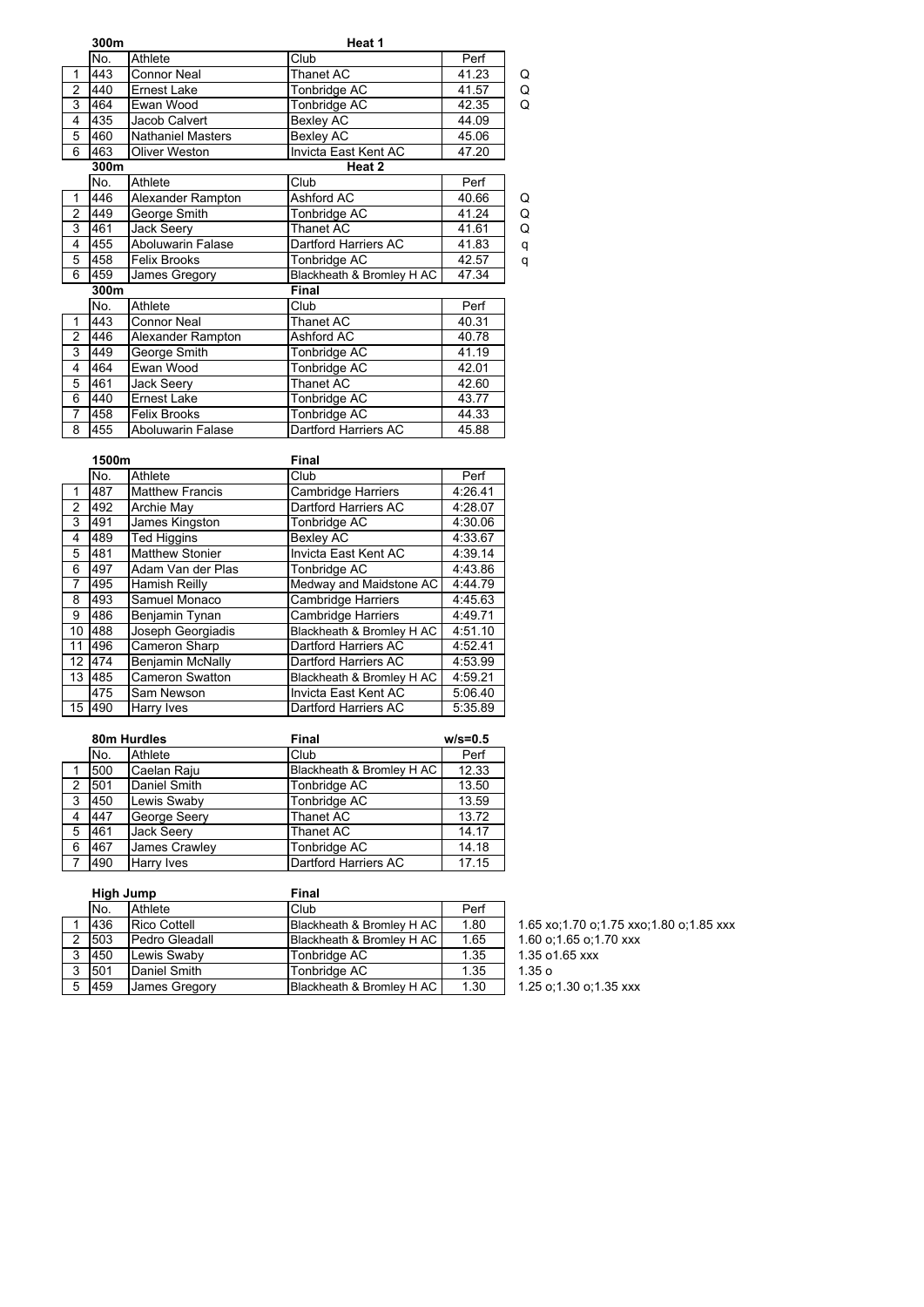|                | Long Jump |                         | <b>Final</b>              |      |  |
|----------------|-----------|-------------------------|---------------------------|------|--|
|                | No.       | Athlete                 | Club                      | Perf |  |
| 1              | 456       | <b>Myles Xavier</b>     | Blackheath & Bromley H AC | 5.70 |  |
| $\overline{2}$ | 508       | <b>Matt Hughes</b>      | The Judd School           | 5.53 |  |
| 3              | 446       | Alexander Rampton       | Ashford AC                | 5.35 |  |
| 4              | 443       | <b>Connor Neal</b>      | <b>Thanet AC</b>          | 5.30 |  |
| 5              | 432       | Anton Bachorski         | Tonbridge AC              | 5.22 |  |
| 6              | 440       | <b>Ernest Lake</b>      | Tonbridge AC              | 5.20 |  |
| 7              | 458       | <b>Felix Brooks</b>     | Tonbridge AC              | 4.96 |  |
| 8              | 433       | Samuel Belsey           | <b>Thanet AC</b>          | 4.80 |  |
| 9              | 447       | George Seery            | <b>Thanet AC</b>          | 4.69 |  |
| 10             | 438       | <b>Aston Fredericks</b> | <b>Thanet AC</b>          | 4.59 |  |
| 11             | 479       | Joe Pullman             | Tonbridge AC              | 4.38 |  |
| 12             | 467       | James Crawley           | Tonbridge AC              | 4.29 |  |
| 13             | 444       | Sebastian Ngassa        | Invicta East Kent AC      | 4.25 |  |
| 14             | 507       | William Butterworth     | Bexley AC                 | 4.16 |  |
| 15             | 459       | James Gregory           | Blackheath & Bromley H AC | 4.14 |  |
|                | 16 437    | Theo Daviron            | Tonbridge AC              | 3.82 |  |

1.5 5.70,1.5; 5.47,2.3; nj; nj; 5.44,1.5; 5.47,1.3 1.2 nj; nj; 5.35,1.8; 5.45,0.5; nj; 5.53,1.2  $3.8 \quad 5.10, 0.7; 5.07, 2.6; 4.93, 2.0; 5.03, 0.8; 5.19, 2.5; 5.35, 0.8$ 1.1 nj; 5.30,1.1; 4.80,0.3; 4.55,0.9; nj; nj 0.1 5.22,0.1; 4.99,0.8; 4.97,1.2; 5.06,2.0; 4.57,1.5; 5.15,1.7 0.5 5.00, 2.0; 4.71, 1.8; 3.03, 1.9; 5.18, 0.8; 5.20, 0.5; 4.40, 1.8  $0.3$  4.82,1.6; 4.91,1.3; 4.96,0.3; 4.67,0.3; 4.85,2.0; 4.84,0.6 1.1 4.80,1.1; nj; 4.36,1.6; nj; 4.44,2.0; nj  $0.5$  4.61,0.2; nj; 4.69,0.5  $1.1 \quad 4.50, 0.2; 4.59, 1.1; 4.41, 0.2;$ 0.9 nj; 4.36,1.1; 4.38,0.9  $0.3 \quad 4.29, 0.3; \text{nj}; \text{nj}$ 

1.0 4.05,2.6; 4.25,1.0; 4.19,1.8  $2.2 \quad 4.14, 1.2; 4.16, 2.2; 2.47, 0.1$ 

1.5 4.14,1.5; 3.98,1.3; 3.61,1.7

1.2 3.72,1.7; 3.82,1.2; 3.67,2.4

|   | Triple Jump |            | Final     |      |     |                 |  |
|---|-------------|------------|-----------|------|-----|-----------------|--|
|   | No.         | Athlete    | Club      | Perf |     |                 |  |
| ◢ | 461         | Jack Seerv | Thanet AC | 9.46 | 2.0 | $9.46, 2.0;$ rt |  |

| Javelin |                | Final                     |       |                                          |
|---------|----------------|---------------------------|-------|------------------------------------------|
| No.     | <b>Athlete</b> | Club                      | Perf  |                                          |
| 503     | Pedro Gleadall | Blackheath & Bromley H AC | 47.39 | 44.43; 40.08; 32.99; 25.26; 41.39; 47.39 |
| 517     | Eddie Brown    | Cambridge Harriers        | 39.50 | 35.96; 35.61; 38.91; 35.26; 34.19; 39.50 |
| 518     | IRowan Burford | Dartford Harriers AC      | 31.24 | 29.61; 30.95; 30.78; 30.26; 31.24; 30.18 |

35.96; 35.61; 38.91; 35.26; 34.19; 39.50 3 518 Rowan Burford Dartford Harriers AC 31.24 29.61; 30.95; 30.78; 30.26; 31.24; 30.18<br>3 519 Ned Naisbitt Thanet AC 27.18 21.25; nt; 22.61; nt; 27.18; nt 21.25; nt; 22.61; nt; 27.18; nt 5 507 William Butterworth Bexley AC 19.53 nt; 19.53; nt; nt; nt; 19.38

#### **Senior Women**

|   | 200m |                     | Final                | $w/s = 1.3$ |
|---|------|---------------------|----------------------|-------------|
|   | No.  | Athlete             | Club                 | Perf        |
|   | 103  | Jodie Leslie        | Bedford & County AC  | 24.58       |
|   | 102  | ISamantha Brown     | Dartford Harriers AC | 25.68       |
| 3 | 97   | <b>Claire Capon</b> | Dartford Harriers AC | 26.92       |
|   | 100  | Kate Pinnegar       | Ashford AC           | 31.63       |

|   | 800m |                     | Final                     |         |  |  |
|---|------|---------------------|---------------------------|---------|--|--|
|   | No.  | Athlete             | Club                      | Perf    |  |  |
|   | 106  | <b>Lilly Coward</b> | Invicta East Kent AC      | 2:22.86 |  |  |
|   | 107  | Jessica Jones       | Blackheath & Bromley H AC | 2:25.81 |  |  |
| 3 | 108  | Rebecca Wilby       | Dartford Harriers AC      | 2:29.48 |  |  |
|   | 109  | Donelle Yapp        | Blackheath & Bromley H AC | 2:39.36 |  |  |

| 400m Hurdles |                       | Final                |       |  |  |
|--------------|-----------------------|----------------------|-------|--|--|
| No.          | Athlete               | Club                 | Perf  |  |  |
| 102          | <b>Samantha Brown</b> | Dartford Harriers AC | 62.51 |  |  |

|        | 5000m |                 | Final      |          |  |
|--------|-------|-----------------|------------|----------|--|
|        | No.   | Athlete         | Club       | Perf     |  |
|        | 110   | Lydia Blackmore | Kent AC    | 19:53.54 |  |
| $\sim$ | 120   | Candy Hawkins   | Ashford AC | 21:28.95 |  |

|        | High Jump |                    | Final      |      |      |
|--------|-----------|--------------------|------------|------|------|
|        | No.       | Athlete            | Club       | Perf |      |
|        | 128       | Deborah Martin     | Ashford AC | 1.55 | 1.55 |
| $\sim$ | 127       | Katherine Hamilton | Ashford AC | 1.45 | 1.4( |

| Long Jump |                      | Final                |      |  |
|-----------|----------------------|----------------------|------|--|
| No.       | Athlete              | Club                 | Perf |  |
| -97       | Claire Capon         | Dartford Harriers AC | 4.62 |  |
| 101       | <b>Hannah Sutton</b> | Dartford Harriers AC | 4.55 |  |

|   | Javelin |                        | Final                        |       |  |  |
|---|---------|------------------------|------------------------------|-------|--|--|
|   | No.     | Athlete                | Club                         | Perf  |  |  |
|   | 140     | Leanne O'Donovan       | Dartford Harriers AC         | 30.24 |  |  |
|   | 138     | Elizabeth Duffin       | Paddock Wood AC              | 22.26 |  |  |
| 3 | 133     | Kayleigh Saward        | <b>IDartford Harriers AC</b> | 21.19 |  |  |
|   | 139     | Natalie Mann           | <b>Cambridge Harriers</b>    | 19.91 |  |  |
| 5 | 131     | <b>Christine Lynch</b> | Swale Combined AC            | 12.84 |  |  |

 $5$  o:1.60  $xxx$ 0 o;1.45 xxo;1.50 xxx

4.55,-; 4.62,-; nj; nj; 4.61,-; -

 $4.43, -$ ;  $4.10, -$ ;  $4.28, -$ ;  $4.24, -$ ;  $4.33, -$ ;  $4.55, -$ 

nt; 26.49; 29.99; nt; 28.31; 30.24 22.26; 20.99; 21.55; 21.93; 21.70; 21.63 18.94; 19.66; nt; 20.55; 21.19; nt 17.93; 17.53; 17.68; 19.91; 16.47; 18.35 5 131 Christine Lynch Swale Combined AC 12.84 10.55; 12.79; 12.11; 12.70; 12.84; 12.48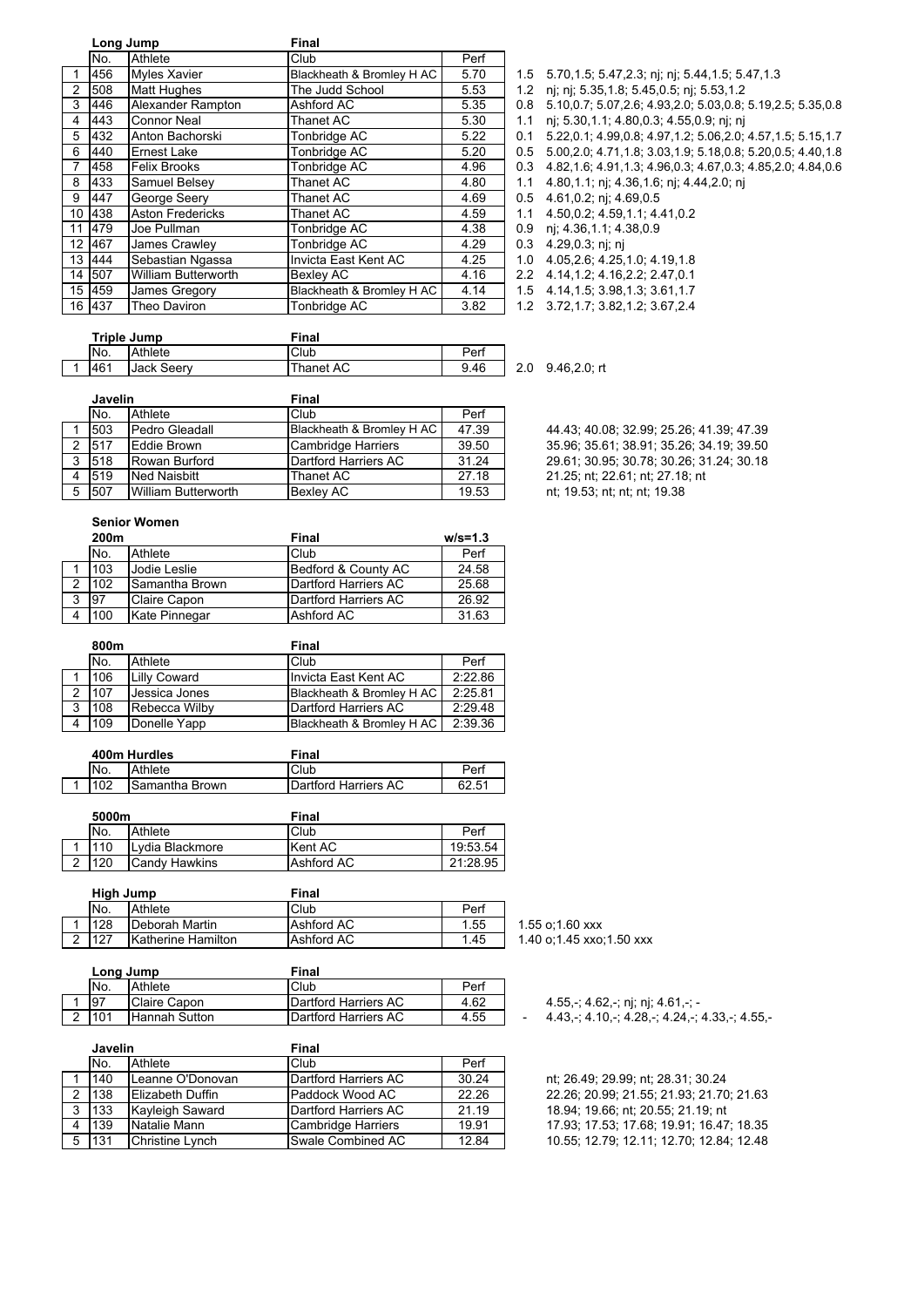### **U20 Women**

|   | 200m |                    | Final                     | $w/s = 1.6$ |
|---|------|--------------------|---------------------------|-------------|
|   | No.  | Athlete            | Club                      | Perf        |
|   | 212  | Parris Johnson     | Blackheath & Bromley H AC | 25.54       |
|   | 213  | Darcey Kuypers     | Medway and Maidstone AC   | 26.20       |
| 3 | 214  | <b>Isio Orogun</b> | Blackheath & Bromley H AC | 26.45       |
|   | 217  | Elizabeth Ibidunni | Blackheath & Bromley H AC | 26.55       |
|   | 216  | Jazmin Salter      | Medway and Maidstone AC   | 26.70       |

|   | 800m |                   | <b>Final</b>              |         |  |  |
|---|------|-------------------|---------------------------|---------|--|--|
|   | No.  | Athlete           | Club                      | Perf    |  |  |
|   | 228  | Jessica Keene     | Blackheath & Bromley H AC | 2:18.02 |  |  |
|   | 230  | Georgina Taylor   | Blackheath & Bromley H AC | 2:21.48 |  |  |
| 3 | 226  | Leah Everson      | Blackheath & Bromley H AC | 2:22.67 |  |  |
|   | 225  | Hannah Czarnowski | Tonbridge AC              | 2:24.26 |  |  |
| 5 | 231  | Anna Weston       | Invicta East Kent AC      | 2:29.38 |  |  |
| 6 | 227  | Sarah Hall        | Invicta East Kent AC      | 2:40.54 |  |  |

|   | 400m Hurdles |                    | Final                     |       |  |  |
|---|--------------|--------------------|---------------------------|-------|--|--|
|   | No.          | Athlete            | Club                      | Perf  |  |  |
|   | 219          | <b>Harriet Dav</b> | Medway and Maidstone AC   | 65.96 |  |  |
|   | 236          | Corinne Wakesmith  | Ilnvicta East Kent AC     | 68.85 |  |  |
| 3 | 235          | Imogen Munday      | Medway and Maidstone AC I | 68.96 |  |  |

| Hiah Jump |                 | Final        |      |  |  |  |
|-----------|-----------------|--------------|------|--|--|--|
| No.       | Athlete         | Club         | Perf |  |  |  |
| 234       | Joanne Ware     | Tonbridge AC | 1.55 |  |  |  |
| 239       | Eleanor Ribbits | Tonbridge AC | 1.50 |  |  |  |

|   | Long Jump    |                         | Final                     |      |                                                 |
|---|--------------|-------------------------|---------------------------|------|-------------------------------------------------|
|   | No.          | Athlete                 | Club                      | Perf |                                                 |
|   | 1211         | Diana Adegoke           | Thanet AC                 | 5.73 | $5.73 - 5.28 - 5.58 - 5.60 - 5.52 - 5.50$       |
|   | 242          | Tamara Anderson         | Thanet AC                 | 5.67 | nj; 5.67,-; 5.63,-; nj; nj; nj                  |
| 3 | 243          | <b>Tovin Orelaia</b>    | Blackheath & Bromley H AC | 5.37 | nj; 5.20, -; 5.26, -; 5.02, -; 4.66, -; 5.37, - |
| 4 | 244          | Jamiyla Robinson-Pascal | Blackheath & Bromley H AC | 5.35 | $5.35 - 3.93 - 5.21 - 5.11 - 5.33 - 5.28$       |
|   | $5 \mid 234$ | Joanne Ware             | Tonbridge AC              | 5.32 | 5.32,-; 5.07,-; nj; 5.06,-; 5.04,-; nj          |
|   | 6 239        | <b>Eleanor Ribbits</b>  | Tonbridge AC              | 4.42 | $4.12 - 4.14 - 4.09 - 4.23 - 4.42 - 4.42$       |

1.50 o;1.55 xo;1.60 xxx 1.45 o;1.50 xo;1.55 xxx

- $-$  5.73,-; 5.28,-; 5.58,-; 5.60,-; 5.52,-; 5.50,-
- 2 nj; 5.67,-; 5.63,-; nj; nj; nj<br>220,-; 5.26,-; 5.02,-; 4
	- $n$ j; 5.20,-; 5.26,-; 5.02,-; 4.66,-; 5.37,-
- 
- $-5.35, \frac{1}{2}$  3.93,-; 5.21,-; 5.11,-; 5.33,-; 5.28,-<br>- 5.32,-; 5.07,-; ni; 5.06,-; 5.04,-; ni
- 

| Triple Jump |                | Final                     |       |     |                                                               |
|-------------|----------------|---------------------------|-------|-----|---------------------------------------------------------------|
| No.         | Athlete        | Club                      | Perf  |     |                                                               |
| 245         | Grace Sullivan | Ashford AC                | 11.45 |     | 1.3 11.45,1.3; 11.25,1.6; 11.29,1.1; nj; 11.40,1.0; 11.43,1.0 |
| 243         | Tovin Orelaia  | Blackheath & Bromley H AC | 11.05 |     | -0.4 10.75, 2.0; nj; 11.05, -0.4; nj; nj; 10.90, 2.0          |
| 234         | Joanne Ware    | Tonbridge AC              | 10.54 | 0.6 | 10.48.0.4: 10.54.0.6: rt                                      |

| Javelin |                 | Final                 |       |                                          |
|---------|-----------------|-----------------------|-------|------------------------------------------|
| No.     | Athlete         | Club                  | Perf  |                                          |
| 252     | Jasmine Harding | Ilnvicta East Kent AC | 32.57 | nt: nt: 30.59: 32.57: 28.81: 30.89       |
| 253     | Storm Porter    | Thanet AC             | 22.38 | nt; 22.38; 20.96; 20.90; 21.28; 21.20    |
| 249     | Chloe Williams  | Thanet AC             | 15.02 | 13.04; 13.50; 14.95; 14.39; 15.02; 13.57 |

#### **U17 Women**

|                | 200m |                        | Heat 1                    | $w/s = 2.5$ |   |
|----------------|------|------------------------|---------------------------|-------------|---|
|                | No.  | Athlete                | Club                      | Perf        |   |
|                | 346  | Vera Chinedu           | <b>Cambridge Harriers</b> | 25.27       | Q |
| $\overline{2}$ | 360  | Louise Evans           | Invicta East Kent AC      | 26.00       | Q |
| 3              | 353  | Olivia Richer          | Blackheath & Bromley H AC | 26.21       | Q |
| 4              | 345  | Eleanor Callaghan-Inge | Medway and Maidstone AC   | 27.33       | q |
| 5              | 352  | Neima Nassman          | Tonbridge AC              | 27.98       |   |
| 6              | 362  | <b>Monay Thomas</b>    | <b>Cambridge Harriers</b> | 28.07       |   |
|                | 200m |                        | Heat 2                    | $w/s = 0.6$ |   |
|                | No.  | Athlete                | Club                      | Perf        |   |
| 1              | 341  | Immanuela Aliu         | Blackheath & Bromley H AC | 25.19       | Q |
| $\overline{2}$ | 347  | Magda Cienciala        | Blackheath & Bromley H AC | 26.07       | Q |
| 3              | 355  | Ellie Turner           | Medway and Maidstone AC   | 26.45       | Q |
| 4              | 354  | Asha Root              | Tonbridge AC              | 26.45       | q |
| 5              | 363  | Ashleigh West          | Medway and Maidstone AC   | 27.66       |   |
| 6              | 358  | Faye Olszowka (T20)    | Bexley AC                 | 28.10       |   |
| 7              | 361  | Emily Higham           | Invicta East Kent AC      | 29.28       |   |
| 8              | 348  | Gabrielle Dalsan       | Blackheath & Bromley H AC | 29.46       |   |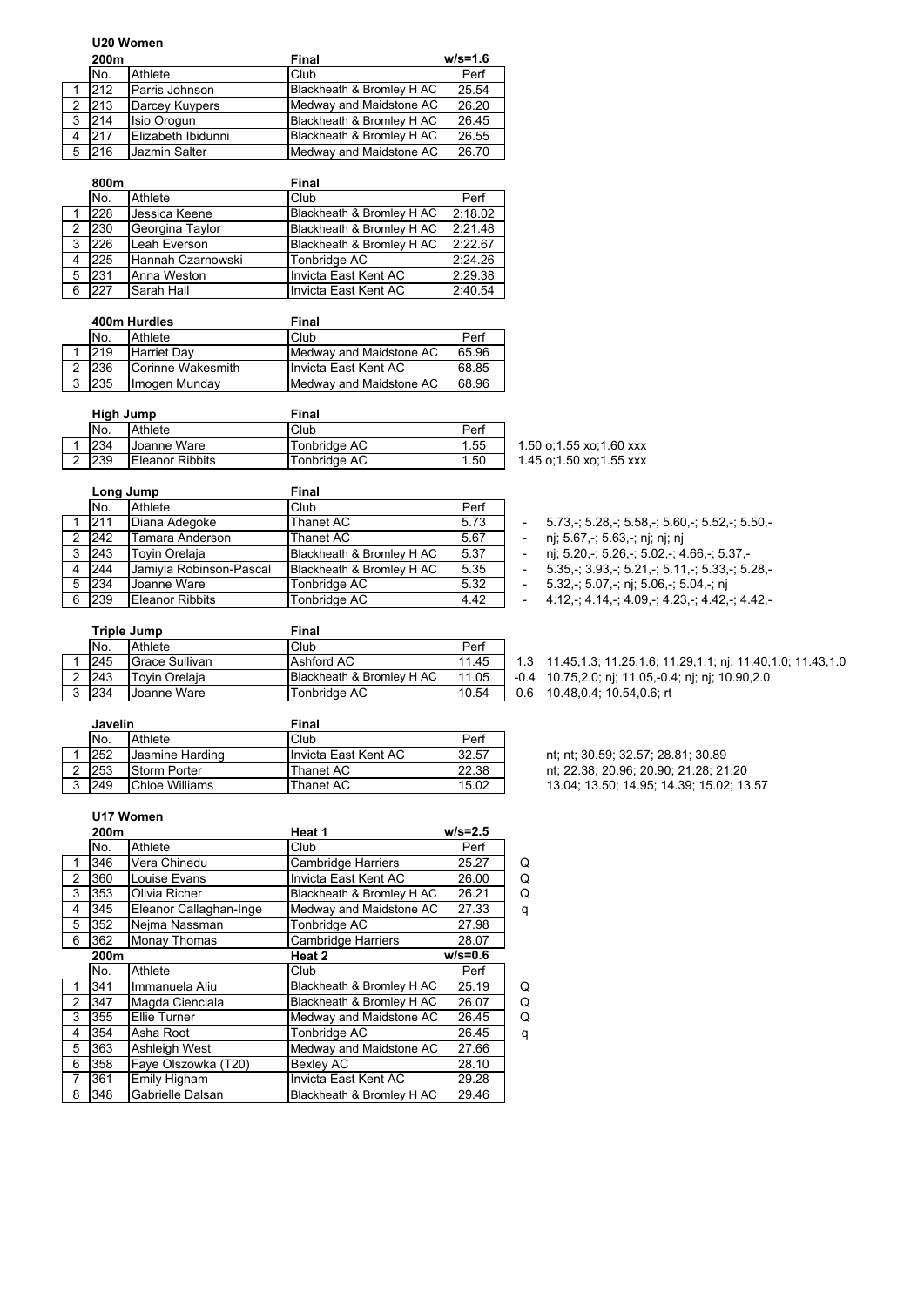|   | 200m |                        | <b>Final</b>              | $w/s = 2.7$ |
|---|------|------------------------|---------------------------|-------------|
|   | No.  | Athlete                | Club                      | Perf        |
|   | 341  | Immanuela Aliu         | Blackheath & Bromley H AC | 24.53       |
| 2 | 346  | Vera Chinedu           | <b>Cambridge Harriers</b> | 25.02       |
| 3 | 347  | Magda Cienciala        | Blackheath & Bromley H AC | 25.59       |
| 4 | 360  | Louise Evans           | Invicta East Kent AC      | 25.97       |
| 5 | 354  | Asha Root              | Tonbridge AC              | 26.00       |
| 6 | 353  | Olivia Richer          | Blackheath & Bromley H AC | 26.05       |
| 7 | 355  | Ellie Turner           | Medway and Maidstone AC   | 26.33       |
| 8 | 345  | Eleanor Callaghan-Inge | Medway and Maidstone AC   | 27.19       |

|               | 800m |                     | <b>Final</b>              |         |
|---------------|------|---------------------|---------------------------|---------|
|               | No.  | Athlete             | Club                      | Perf    |
|               | 382  | Chloe Sharp         | Dartford Harriers AC      | 2:14.20 |
| $\mathcal{P}$ | 374  | Lara Atkinson       | Cambridge Harriers        | 2:22.20 |
| 3             | 380  | Annabel Field       | Dartford Harriers AC      | 2:25.28 |
| 4             | 383  | <b>Millie Smith</b> | Blackheath & Bromley H AC | 2:25.84 |
| 5             | 372  | <b>Grace Scopes</b> | Blackheath & Bromley H AC | 2:25.86 |
| 6             | 384  | Stephanie Taylor    | Blackheath & Bromley H AC | 2:26.84 |
| 7             | 375  | Claudia Bates       | Dartford Harriers AC      | 2:43.62 |
| 8             | 381  | Ciara Mitchell      | Cambridge Harriers        | 2:44.11 |
| 9             | 376  | Karrianne Bell      | Medway and Maidstone AC   | 2:47.31 |
| 10            | 371  | Cary Kwaramba-Downs | Dartford Harriers AC      | 2:48.22 |

|   |     | 300m Hurdles       | Final                     |       |  |
|---|-----|--------------------|---------------------------|-------|--|
|   | No. | Athlete            | Club                      | Perf  |  |
|   | 370 | Jade Fitt          | <b>Cambridge Harriers</b> | 46.45 |  |
|   | 397 | Alexandra Prickett | Ashford AC                | 50.71 |  |
| 3 | 359 | Madeleine Cooper   | <b>Cambridge Harriers</b> | 51.08 |  |
|   | 393 | Alice English      | Swale Combined AC         | 51.33 |  |
| 5 | 399 | Georgiana Crawley  | Tonbridge AC              | 55.56 |  |

| <b>Pole Vault</b> |                     | Final            |      |                                            |
|-------------------|---------------------|------------------|------|--------------------------------------------|
| No.               | Athlete             | Club             | Perf |                                            |
| 409               | <b>Grace Thomas</b> | <b>Bexlev AC</b> | 2.60 | 2.30 o:2.40 xxo:2.50 xxo:2.60 xxo:2.70 xxx |
| 408               | Leia Desseaux       | Ashford AC       | 2.40 | 2.10 o:2.20 xxo:2.30 xo:2.40 o:2.50 xxx    |

|   | <b>Shot</b> |                | <b>Final</b>              |       |
|---|-------------|----------------|---------------------------|-------|
|   | No.         | Athlete        | Club                      | Perf  |
|   | 418         | Eloise Locke   | Blackheath & Bromley H AC | 12.47 |
|   | 417         | Jaratta Adams  | <b>Cambridge Harriers</b> | 9.60  |
| 3 | 361         | Emily Higham   | Invicta East Kent AC      | 9.37  |
|   | 394         | Emily Giardina | Thanet AC                 | 7.91  |
| 5 | 393         | Alice English  | Swale Combined AC         | 7.13  |

12.43; np; 12.30; 12.47; 12.08; 12.43 8.59; 9.60; 8.86; 9.34; 8.81; 9.38 9.37; 8.27; 8.90; 8.61; 8.43; 8.49 6.45; 7.61; 7.91; 7.33; np; 7.15 6 57; 6.99; 6.12; 6.39; 7.10; 7.13

|   | <b>Discus</b> |                | <b>Final</b>              |       |  |
|---|---------------|----------------|---------------------------|-------|--|
|   | No.           | Athlete        | Club                      | Perf  |  |
|   | 420           | Carys Marsden  | Blackheath & Bromley H AC | 34.58 |  |
|   | 419           | Eve Keith      | Blackheath & Bromley H AC | 33.87 |  |
| 3 | 417           | Jaratta Adams  | Cambridge Harriers        | 28.46 |  |
|   | 421           | Megan Williams | Thanet AC                 | 15.76 |  |

 $\left[ \right]$  34.24; nt; 33.99; 34.58; 32.17; 33.01  $\frac{1}{2}$  32.04; 31.80; 33.87; 33.36; nt; nt  $\overline{2}$  24.39; 19.19; 27.36; nt; 27.14; 28.46  $15.76$ ; nt; 14.70; nt; 13.32; 14.31

| Hammer |                    |      |                                                  |                           |
|--------|--------------------|------|--------------------------------------------------|---------------------------|
| No.    | Athlete            | Club | Perf                                             | CBP                       |
| 422    | Victoria Wiltshire |      | 52.01                                            |                           |
| 420    | Carvs Marsden      |      | 39.04                                            |                           |
| 403    | Jacqueline Benson  |      | 25.20                                            |                           |
|        |                    |      | Final<br>Blackheath & Bromley H AC<br>Ashford AC | Blackheath & Bromley H AC |

nt; 49.51; 49.63; 49.89; nt; 52.01 38.32; 39.04; 38.08; 36.30; nt; 37.05 3 403 Jacqueline Benson Ashford AC 25.20 25.20; nt; 21.07; 22.14; 22.23; 20.13

**U15 Girls**

|                | 200m |                        | Heat 1                    | $w/s = 1.0$ |   |
|----------------|------|------------------------|---------------------------|-------------|---|
|                | No.  | Athlete                | Club                      | Perf        |   |
| 1              | 524  | Shiann Brock-Walters   | <b>Cambridge Harriers</b> | 26.30       | Q |
| $\overline{c}$ | 554  | Renay Thomas           | <b>Cambridge Harriers</b> | 27.13       | Q |
| 3              | 532  | Esther Jackson         | Cambridge Harriers        | 27.30       | q |
| 4              | 550  | Mary Schouvaloff       | Cambridge Harriers        | 27.71       | q |
| 5              | 535  | Sasha Kelly            | Tonbridge AC              | 29.72       |   |
| 6              | 557  | Kimberley Garcia       | Paddock Wood AC           | 29.90       |   |
|                | 541  | Erin Moses             | Thanet AC                 | dns         |   |
|                | 200m |                        | Heat 2                    | $w/s = 1.4$ |   |
|                | No.  | Athlete                | Club                      | Perf        |   |
| 1              | 549  | Maisie Rixon           | Medway and Maidstone AC   | 27.54       | Q |
| 2              | 556  | Kaliyah Young          | Medway and Maidstone AC   | 27.88       | Q |
| 3              | 559  | Lucy Maunders          | Medway and Maidstone AC   | 28.63       |   |
|                |      |                        |                           |             |   |
| 4              | 551  | <b>Hannah Scrivens</b> | Invicta East Kent AC      | 28.71       |   |
| 5              | 547  | Sally Palmer           | Tonbridge AC              | 28.79       |   |
| 6              | 537  | Lauren Macey           | Invicta East Kent AC      | 29.02       |   |
| 7              | 561  | Macy Taylor            | <b>Bexley AC</b>          | 30.94       |   |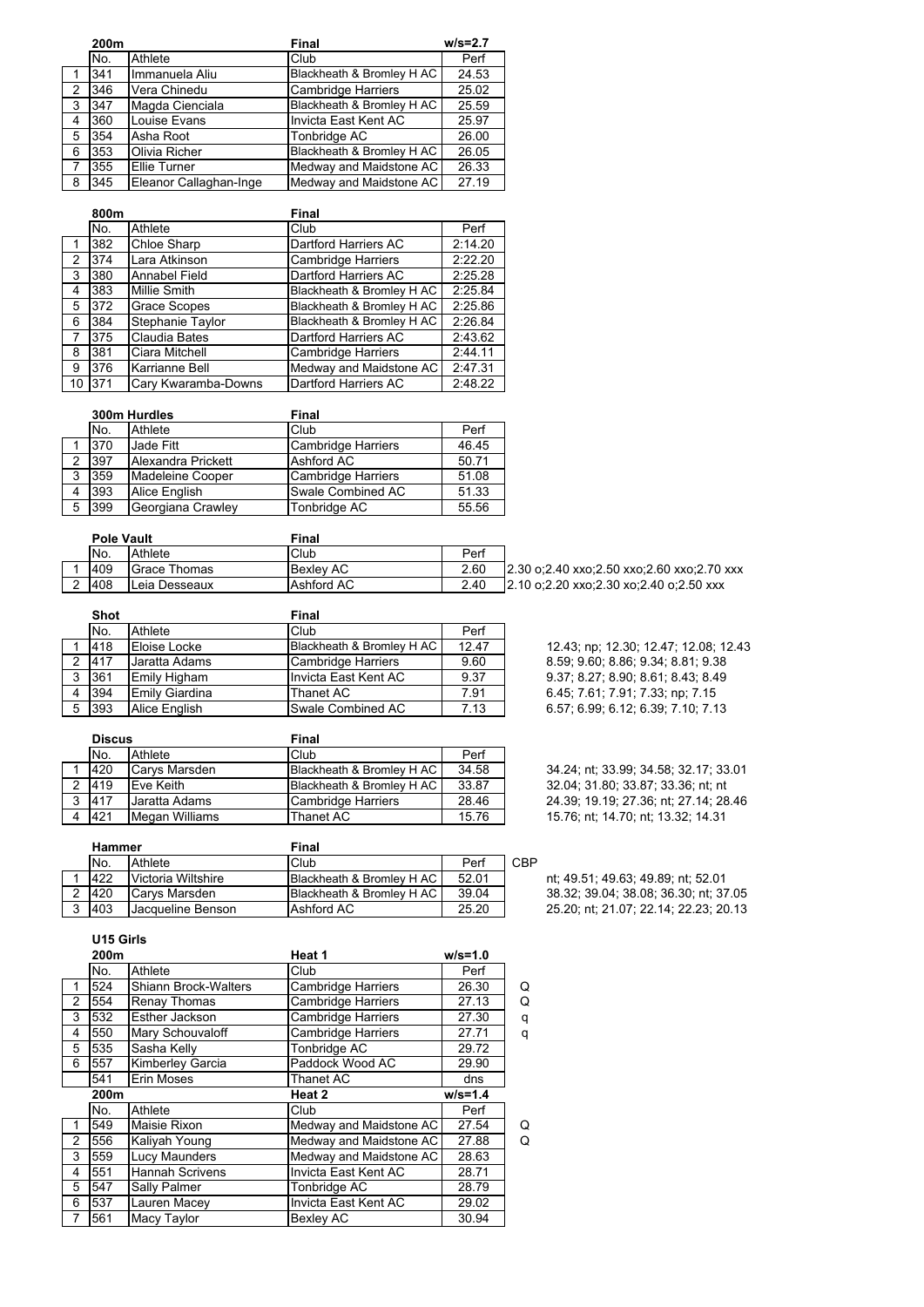|                | 200m |                        | Heat 3                    | $w/s = 1.7$ |   |
|----------------|------|------------------------|---------------------------|-------------|---|
|                | No.  | Athlete                | Club                      | Perf        |   |
|                | 544  | Djamilla Nkereuwem     | Invicta East Kent AC      | 27.31       | Q |
| $\overline{2}$ | 526  | Chanelle Cole          | Dartford Harriers AC      | 28.12       | Q |
| 3              | 560  | Eva Stephanou          | Blackheath & Bromley H AC | 28.48       |   |
| 4              | 528  | Zara Edeleanu          | Medway and Maidstone AC   | 28.65       |   |
| 5              | 555  | <b>Abigail Walters</b> | Medway and Maidstone AC   | 29.64       |   |
| 6              | 529  | Greta Elliott          | Blackheath & Bromley H AC | 30.50       |   |
|                | 200m |                        | Final                     | $w/s = 3.9$ |   |
|                | No.  | Athlete                | Club                      | Perf        |   |
| 1              | 524  | Shiann Brock-Walters   | <b>Cambridge Harriers</b> | 26.37       |   |
| $\overline{2}$ | 532  | Esther Jackson         | <b>Cambridge Harriers</b> | 26.82       |   |
| 3              | 544  | Djamilla Nkereuwem     | Invicta East Kent AC      | 27.17       |   |
| 4              | 554  | Renay Thomas           | Cambridge Harriers        | 27.24       |   |
| 5              | 549  | Maisie Rixon           | Medway and Maidstone AC   | 27.32       |   |
| 6              | 550  | Mary Schouvaloff       | Cambridge Harriers        | 27.45       |   |
| 7              | 526  | Chanelle Cole          | Dartford Harriers AC      | 27.53       |   |
| 8              | 556  | Kaliyah Young          | Medway and Maidstone AC   | 29.01       |   |

| 800m |                         | Heat 1                       |                                            |   |
|------|-------------------------|------------------------------|--------------------------------------------|---|
| No.  | Athlete                 | Club                         | Perf                                       |   |
| 567  | Rebekah O'Brien         | Tonbridge AC                 | 2:30.99                                    | Q |
| 566  | Isabel Lloyd            | Medway and Maidstone AC      | 2:31.47                                    | Q |
| 585  | <b>Beth Williams</b>    | <b>Thanet Roadrunners AC</b> | 2:31.57                                    | Q |
| 581  | Maisy Rose              | Dartford Harriers AC         | 2:32.21                                    | q |
| 573  | Camille Cerely          | Dartford Harriers AC         | 2:40.35                                    |   |
| 565  | Rebecca Hales           | Thanet Roadrunners AC        | 2:43.42                                    |   |
| 570  | Anna Blincoe            |                              | 2:49.22                                    |   |
| 800m |                         | Heat 2                       |                                            |   |
| No.  | Athlete                 | Club                         | Perf                                       |   |
| 577  | Elizabeth Miller        | Tonbridge AC                 | 2:26.13                                    | Q |
| 583  | Lily Tappenden          | Blackheath & Bromley H AC    | 2:26.85                                    | Q |
| 572  | Katie Burgess           | Tonbridge AC                 | 2:28.29                                    | Q |
| 580  | Amy Piper               | <b>Thanet Roadrunners AC</b> | 2:29.25                                    | q |
| 574  | Louise Flynn            | Invicta East Kent AC         | 2:33.82                                    |   |
| 584  | Lauren Vinten           | Tonbridge AC                 | 2:40.72                                    |   |
| 579  | <b>Bethany Panton</b>   |                              | 2:43.91                                    |   |
| 561  | Macy Taylor             | Bexley AC                    | 3:19.36                                    |   |
| 800m |                         | Final                        |                                            |   |
| No.  | Athlete                 | Club                         | Perf                                       |   |
| 585  | <b>Beth Williams</b>    | Thanet Roadrunners AC        | 2:21.19                                    |   |
| 572  | Katie Burgess           | Tonbridge AC                 | 2:24.91                                    |   |
| 577  | <b>Elizabeth Miller</b> | Tonbridge AC                 | 2:25.47                                    |   |
| 583  | Lily Tappenden          | Blackheath & Bromley H AC    | 2:26.21                                    |   |
| 567  | Rebekah O'Brien         | Tonbridge AC                 | 2:29.21                                    |   |
| 580  | Amy Piper               | Thanet Roadrunners AC        | 2:34.61                                    |   |
| 566  | Isabel Lloyd            | Medway and Maidstone AC      | 2:38.95                                    |   |
| 581  | Maisy Rose              | Dartford Harriers AC         | dns                                        |   |
|      |                         |                              | Cambridge Harriers<br>Dartford Harriers AC |   |

|                |     | <b>75m Hurdles</b> | Heat 1                    | $w/s = 1.3$ |   |
|----------------|-----|--------------------|---------------------------|-------------|---|
|                | No. | Athlete            | Club                      | Perf        |   |
| 1              | 559 | Lucy Maunders      | Medway and Maidstone AC   | 12.73       | Q |
| $\overline{2}$ | 598 | Lauren Farley      | Medway and Maidstone AC   | 12.93       | Q |
| 3              | 569 | Abigail Sayer      | Thanet AC                 | 13.10       | Q |
| 4              | 599 | Kirstie Hattrill   | <b>Bexley AC</b>          | 13.77       |   |
| 5              | 537 | Lauren Macey       | Invicta East Kent AC      | 13.84       |   |
| 6              | 555 | Abigail Walters    | Medway and Maidstone AC   | 14.11       |   |
| $\overline{7}$ | 600 | Katie Lacey        | Folkestone Running Club   | 14.59       |   |
|                |     | <b>75m Hurdles</b> | Heat 2                    | $w/s = 1.2$ |   |
|                | No. | Athlete            | Club                      | Perf        |   |
| 1              | 541 | Erin Moses         | Thanet AC                 | 11.90       | Q |
| $\overline{2}$ | 597 | Jade Curtis        | Ashford AC                | 12.77       | Q |
| 3              | 595 | Zoe Austridge      | Blackheath & Bromley H AC | 12.79       | Q |
| 4              | 556 | Kaliyah Young      | Medway and Maidstone AC   | 13.04       | q |
| 5              | 567 | Rebekah O'Brien    | Tonbridge AC              | 13.66       | q |
| 6              | 596 | Ella Brown         | Blackheath & Bromley H AC | 14.41       |   |
| $\overline{7}$ | 601 | Grace Pitman       | Ashford AC                | 14.76       |   |
| 8              | 602 | Jessica Wood       | Thanet AC                 | 15.79       |   |
|                |     | <b>75m Hurdles</b> | <b>Final</b>              | $w/s = 1.6$ |   |
|                | No. | Athlete            | Club                      | Perf        |   |
| 1              | 541 | Erin Moses         | Thanet AC                 | 11.64       |   |
| $\overline{2}$ | 559 | Lucy Maunders      | Medway and Maidstone AC   | 12.55       |   |
| 3              | 595 | Zoe Austridge      | Blackheath & Bromley H AC | 12.56       |   |
| 4              | 597 | Jade Curtis        | Ashford AC                | 12.60       |   |
| 4              | 598 | Lauren Farley      | Medway and Maidstone AC   | 12.60       |   |
| 6              | 556 | Kaliyah Young      | Medway and Maidstone AC   | 12.85       |   |
| $\overline{7}$ | 569 | Abigail Sayer      | Thanet AC                 | 12.96       |   |
| 8              | 567 | Rebekah O'Brien    | Tonbridge AC              | 13.77       |   |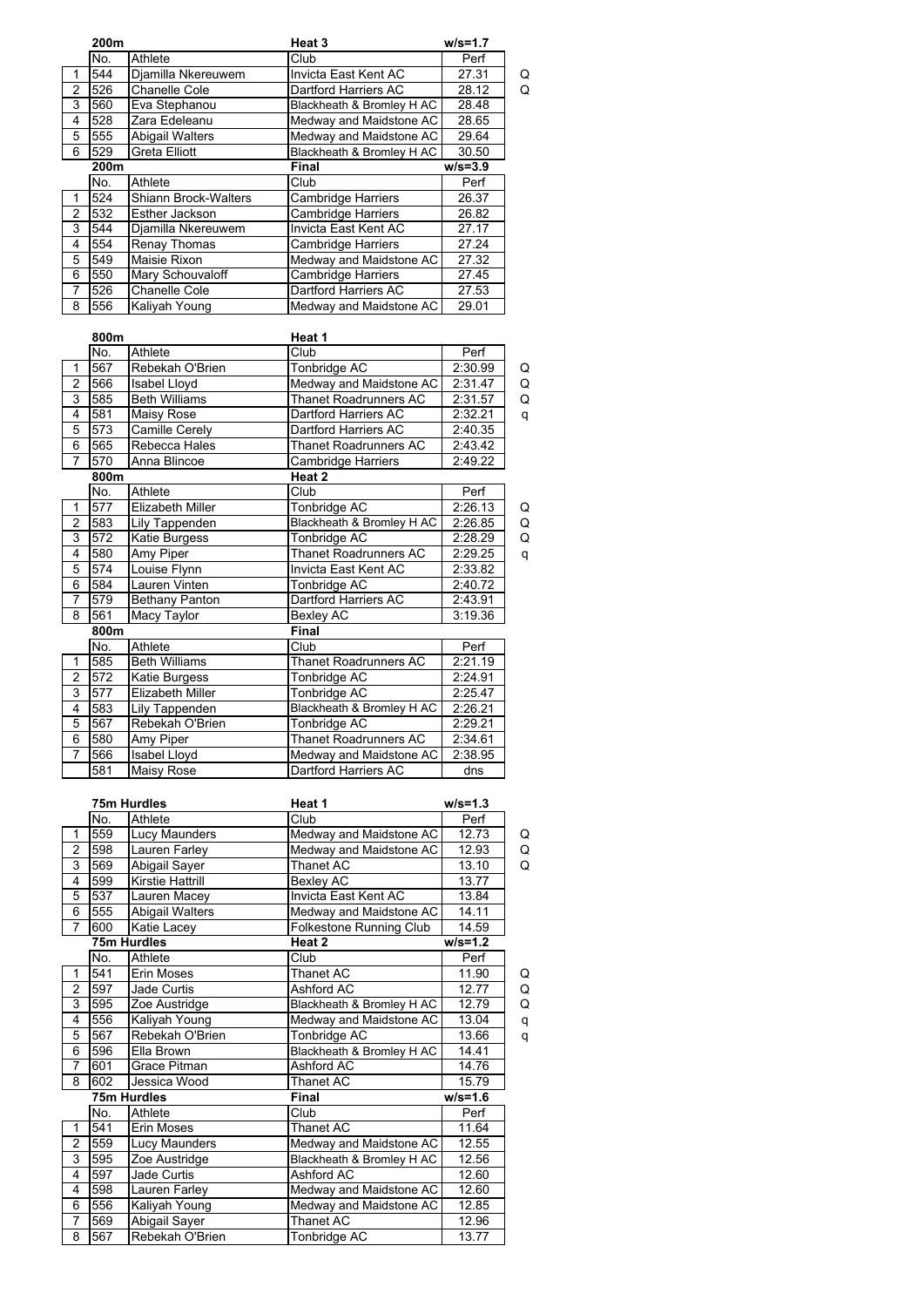|   | <b>Pole Vault</b> |                  | Final                       |      |                                                    |
|---|-------------------|------------------|-----------------------------|------|----------------------------------------------------|
|   | No.               | Athlete          | Club                        | Perf |                                                    |
|   | 611               | Lois Warden      | Bexlev AC                   | 3.25 | 2.90 xo: 3.00 o: 3.15 o: 3.25 o: 3.31 xxx          |
| 2 | 610               | Erin Thomas      | Bexlev AC                   | 2.80 | 2.60 xo; 2.70 xxo; 2.80 xo; 2.90 xxx               |
| 3 | 607               | Eleanor Barrett  | Blackheath & Bromley H AC   | 2.70 | 2.50 xo; 2.60 xo; 2.70 xxo; 2.80 xxx               |
| 4 | 608               | Catherine Davies | Tonbridge AC                | 2.40 | 1.95 o; 2.10 o; 2.20 o; 2.30 xxo; 2.40 o; 2.50 xxx |
| 5 | 601               | Grace Pitman     | Ashford AC                  | 2.30 | 1.95 o; 2.10 xxo; 2.20 xo; 2.30 o; 2.40 xxx        |
| 6 | 595               | Zoe Austridge    | Blackheath & Bromley H AC   | 2.10 | 1.80 o:1.95 o:2.10 o:2.20 xxx                      |
|   | 609               | Elise Swatton    | Blackheath & Bromlev H AC I | 1.95 | 1.80 o:1.95 o:2.10 xxx                             |

|   | <b>Shot</b> |                        | <b>Final</b>              |       |
|---|-------------|------------------------|---------------------------|-------|
|   | No.         | Athlete                | Club                      | Perf  |
|   | 615         | Kirsty-Anne Ebbage     | Tonbridge AC              | 10.15 |
| 2 | 598         | Lauren Farley          | Medway and Maidstone AC   | 9.79  |
| 3 | 618         | <b>Abigail Stewart</b> | <b>Cambridge Harriers</b> | 9.43  |
| 4 | 617         | <b>Hollie Newman</b>   | Medway and Maidstone AC   | 8.76  |
| 5 | 549         | Maisie Rixon           | Medway and Maidstone AC   | 8.25  |
| 6 | 528         | Zara Edeleanu          | Medway and Maidstone AC   | 7.42  |
| 7 | 602         | Jessica Wood           | <b>Thanet AC</b>          | 7.04  |
| 8 | 616         | Lexie Hammon           | Swale Combined AC         | 6.83  |
| 9 | 614         | Cameron Davison        | Swale Combined AC         | 6.35  |

10.15; 9.57; 10.04; 10.03; np; np 9.24; 9.32; 9.62; 9.79; np; 9.17 3 618 Abigail Stewart Cambridge Harriers 9.43 9.43; 9.31; 8.89; 9.15; 8.68; 7.77 8.10; 8.23; 8.24; 8.76; np; 7.82 5 549 Maisie Rixon Medway and Maidstone AC 8.25 6.97; 6.97; 7.57; 7.01; 7.23; 8.25 7 04; 6.95; 7.21; 6.85; 6.93; 7.42 np; 7.04; 6.75 6.83; 6.24; 5.54; 6.22; 6.04; 6.07 5.70; 6.35; 6.19

|   | <b>Discus</b> |                    | <b>Final</b>              |       |  |
|---|---------------|--------------------|---------------------------|-------|--|
|   | No.           | Athlete            | Club                      | Perf  |  |
|   | 615           | Kirsty-Anne Ebbage | Tonbridge AC              | 30.22 |  |
|   | 570           | Anna Blincoe       | <b>Cambridge Harriers</b> | 21.17 |  |
| 3 | 620           | Amy Willard        | Swanley and District AC   | 18.02 |  |
|   | 600           | <b>Katie Lacev</b> | Folkestone Running Club   | 16.49 |  |
|   | 616           | Lexie Hammon       | Swale Combined AC         | 15.95 |  |
|   |               |                    |                           |       |  |

29.10; 23.40; 28.37; nt; 30.22; 28.83 nt; 19.49; nt; nt; 19.12; 21.17 18.02; nt; 15.10; 17.52; nt; 14.40 13.62; 15.00; 14.80; 14.59; 14.61; 16.49 15 95; 15 30; 14 95; 15.51; 14.99; nt

|   | <b>Hammer</b> |                    | Final                   |       |  |
|---|---------------|--------------------|-------------------------|-------|--|
|   | No.           | Athlete            | Club                    | Perf  |  |
|   | 615           | Kirsty-Anne Ebbage | Tonbridge AC            | 38.41 |  |
|   | 621           | Katherine Donnelly | Medway and Maidstone AC | 26.90 |  |
| 3 | 614           | Cameron Davison    | Swale Combined AC       | 24.04 |  |

29.92; 33.72; nt; 37.33; 31.61; 38.41 25.96; 26.90; 22.56; nt; nt; nt 24 04; nt; 15.95; 18.97; nt; 17.26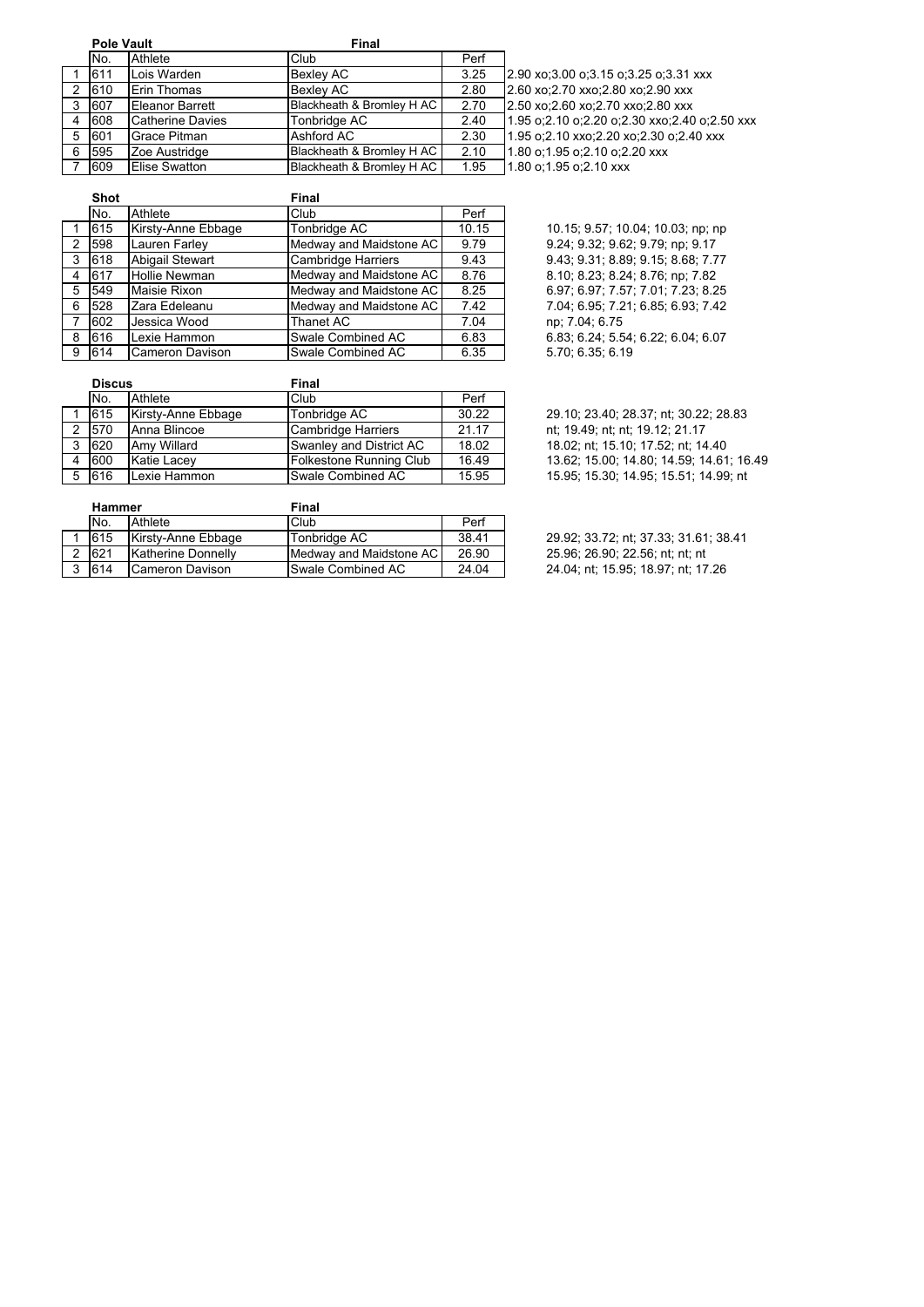# **Kent County Championship Results Sunday 15/05/2016 Senior Men**

| Disability 100m |                            |                  | $w/s = 0.0$ |
|-----------------|----------------------------|------------------|-------------|
| No.             | Athlete                    | Club             | Perf        |
| 14              | Conrad Davis T20           | <b>Bexley AC</b> | 13.87       |
| 13              | <b>IDanny Compton T 42</b> | lThanet AC       | 19.48       |

|   | 200m |                     | Final                     | $w/s = -1.6$ |
|---|------|---------------------|---------------------------|--------------|
|   | No.  | Athlete             | Club                      | Perf         |
|   | 6    | Daniel Gill         | Medway and Maidstone AC   | 22.76        |
| 2 | .9   | <b>Andy Millen</b>  | Bexley AC                 | 23.21        |
| 3 | 15   | Anthony Bryan       | Tonbridge AC              | 23.26        |
| 4 | 11   | Ishmael Smith-John  | Blackheath & Bromley H AC | 23.52        |
| 5 | 5    | Aaron Broderick     | Kent AC                   | 24.22        |
| 6 | 14   | <b>Conrad Davis</b> | Bexley AC                 | 26.46        |

|   | 800m |                       | Final                     |         |
|---|------|-----------------------|---------------------------|---------|
|   | No.  | Athlete               | Club                      | Perf    |
|   | 35   | Georges Vacharopoulos | Blackheath & Bromley H AC | 1:57.57 |
|   | 33   | <b>Andreis Safars</b> | Medway and Maidstone AC   | 2:00.80 |
| 2 | 31   | <b>Sam Dowler</b>     | Dartford Harriers AC      | 2:03.67 |
|   | 34   | Andrew Scoones        | Swale Combined AC         | 2:08.19 |

| 400m Hurdles |                 | Final                            |       |     |
|--------------|-----------------|----------------------------------|-------|-----|
| No.          | Athlete         | Club                             | Perf  |     |
|              | Jack Green      | Kent AC                          | 50.12 | CBP |
| 24           | Lewis Heffernan | <b>IMedway and Maidstone ACI</b> | 56.04 |     |

|   |     | 2000m Steeplechase   | <b>Final</b>            |         |
|---|-----|----------------------|-------------------------|---------|
|   | No. | Athlete              | Club                    | Perf    |
|   | 37  | <b>Thomas Cox</b>    | Tonbridge AC            | 6:11.89 |
| 2 | 60  | <b>Michael Ellis</b> | Tonbridge AC            | 6:24.15 |
| 3 | 44  | <b>Tom Collins</b>   | Medway and Maidstone AC | 6:33.04 |
| 4 | 61  | James Griffin        | Medway and Maidstone AC | 6:34.85 |
| 5 | 31  | Sam Dowler           | Dartford Harriers AC    | 6:38.09 |
| 6 | 63  | Thomas Muddiman      | Kent AC                 | 7:05.15 |
|   | 62  | Jonathan Hobbs       | Ashford AC              | 7:36.99 |

|  | <b>3000m Walk</b> |                 | Final             |          |     |
|--|-------------------|-----------------|-------------------|----------|-----|
|  | No.               | Athlete         | Club              | Perf     |     |
|  | 62                | IJonathan Hobbs | <b>Ashford AC</b> | 14:02.38 | CBP |

| High Jump |                       | Final                |      |                          |
|-----------|-----------------------|----------------------|------|--------------------------|
| No.       | Athlete               | <b>Club</b>          | Perf |                          |
| 68        | <b>Thomas Howlett</b> | Dartford Harriers AC | 1.89 | 11.89 xo:1.92 -:1.95 xxx |
| 67        | Mason Dovle           | Paddock Wood AC      | 1.75 | 1.75 xxo:1.80 xxx        |

|   | Long Jump |                 | Final                  |      |
|---|-----------|-----------------|------------------------|------|
|   | No.       | Athlete         | Club                   | Perf |
|   | 75        | Lawrence Harvey | <b>Trafford AC</b>     | 6.81 |
|   | 73        | Jacob Burton    | City of Sheffield      | 6.41 |
| 3 | 72        | Samual Bobb     | Metropolitan Police AC | 6.41 |
|   | 76        | Alexander Lee   | Dartford Harriers AC   | 5.90 |
| 5 | 58        | Paul Slater     | <b>Bexley AC</b>       | 5.87 |

 $-6.53, -$ ; 6.81,-; 6.77,-; nj; nj; 1.50,-

- $-6.41$ ,-; nj; nj; 6.36,-; nj
- $3 5.92, -$ ; 5.81,-; 5.92,-; 6.35,-; 6.41,-; nj
- 5.77,-; nj; 5.67,-; 5.88,-; 5.86,-; 5.90,-
- nj; 5.85,-; 4.09,-; 5.12,-; 5.87,-; 5.67,-

|   | <b>Triple Jump</b> |                 | <b>Final</b>           |       |  |  |  |
|---|--------------------|-----------------|------------------------|-------|--|--|--|
|   | No.                | Athlete         | Club                   | Perf  |  |  |  |
|   | 75                 | Lawrence Harvey | <b>Trafford AC</b>     | 14.50 |  |  |  |
|   | 72                 | Samual Bobb     | Metropolitan Police AC | 13.80 |  |  |  |
| 3 | 77                 | Jack Fox        | Dartford Harriers AC   | 12.58 |  |  |  |
|   | 58                 | Paul Slater     | <b>Bexlev AC</b>       | 12.36 |  |  |  |
| 5 | 78                 | Stephen Lake    | Ashford AC             | 11.21 |  |  |  |

|   | Javelin |                         | Final                    |       |
|---|---------|-------------------------|--------------------------|-------|
|   | No.     | Athlete                 | Club                     | Perf  |
|   | .57     | <b>Matthew Harris</b>   | Ashford AC               | 53.69 |
| ົ | 80      | <b>IMichael Farrell</b> | <b>Swale Combined AC</b> | 22.05 |
| વ | 14      | Conrad Davis            | Bexley AC                | 21.37 |

- 1.3  $14.15, 0.2$ ; 14.50,1.3; nj; nj; -; nj  $1.2$   $13.64, 0.2$ ;  $13.60, 1.7$ ;  $13.80, 1.2$ ;  $13.32, 1.3$ ; -; -
- 1.4 nj; nj; 12.17,1.3; 12.58,1.4; 12.57,1.1; 12.56,1.0
- 1.1 11.60,0.7; 11.99,1.2; 11.88,0.1; 12.10,1.4; 12.36,1.1; nj
- 1.0 11.21,1.0; nj; nj; 11.11,1.2; -; nj
- -
	- 1 57 Matthew Harris Ashford AC 53.69 53.69; 50.16; 51.33; 51.11; 51.06; 51.96
	- 21.19; nt; 18.81; 19.67; 22.05; nt
	- 21.37; 17.24; nt; 20.69; 17.62; 18.24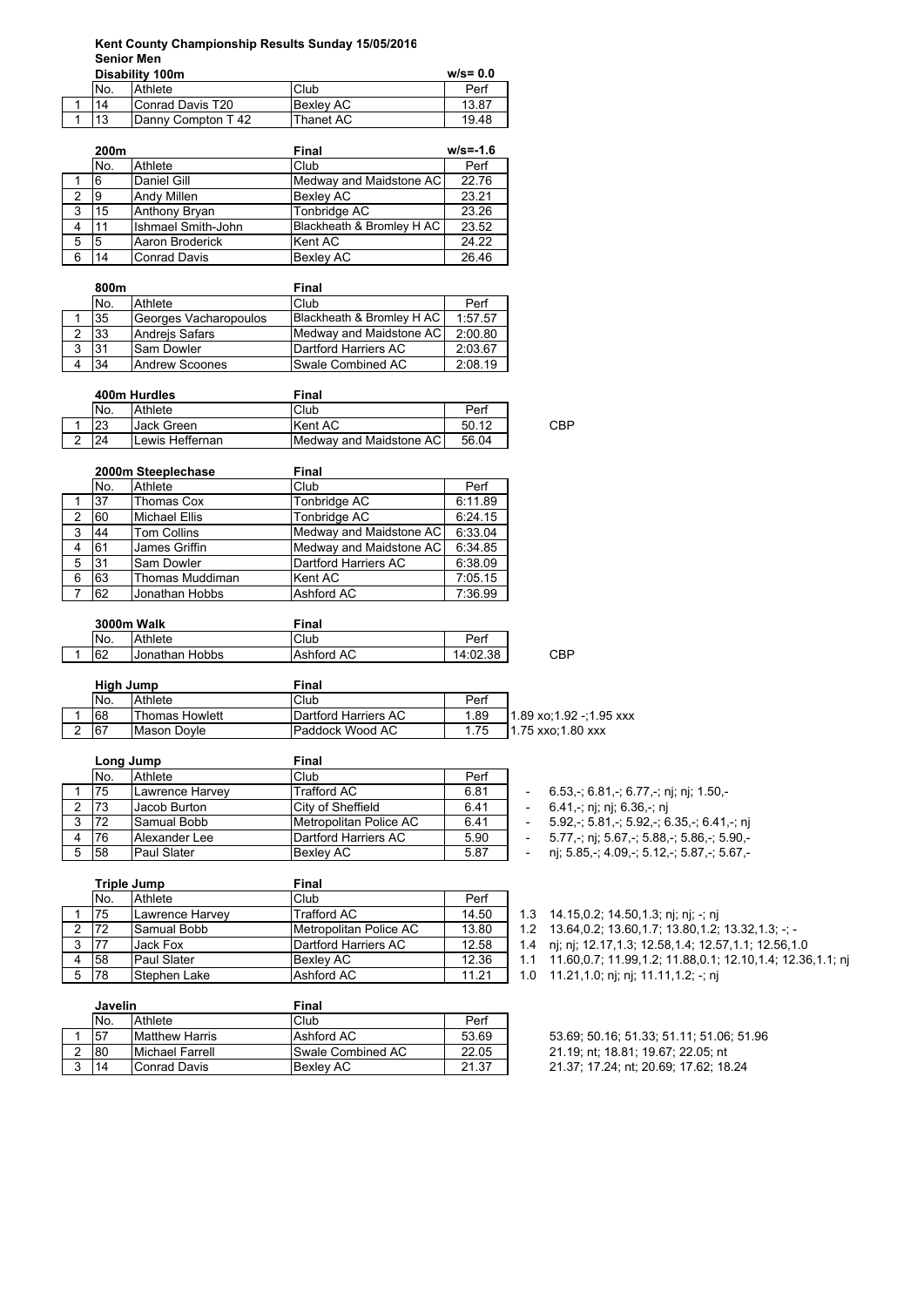#### **U20M**

|                | 200m |                           | Heat 1                    | $w/s = 0.4$ |
|----------------|------|---------------------------|---------------------------|-------------|
|                | No.  | Athlete                   | Club                      | Perf        |
| 1              | 156  | <b>Maximilian Heavens</b> | Invicta East Kent AC      | 23.02       |
| $\overline{2}$ | 146  | Joseph Alason             | Cambridge Harriers        | 23.04       |
| 3              | 168  | Ryan Campbell             | Dartford Harriers AC      | 23.31       |
| 4              | 167  | Michael Watson            | Medway and Maidstone AC   | 24.14       |
| 5              | 161  | Lewis Parsons             | Thanet AC                 | 24.32       |
|                | 200m |                           | Heat 2                    | $w/s = 1.1$ |
|                | No.  | Athlete                   | Club                      | Perf        |
| 1              | 164  | Alex Skipp                | Blackheath & Bromley H AC | 22.9        |
| $\overline{2}$ | 149  | Eghosa Evbosomon          | Cambridge Harriers        | 23.07       |
| 3              | 165  | Lewis Smith               | Ashford AC                | 23.12       |
| 4              | 155  | Max Harbord               | Kent AC                   | 23.39       |
| 5              | 166  | <b>Brandon Twycross</b>   | Dartford Harriers AC      | 24.25       |
|                | 200m |                           | Final                     | $w/s = 1.6$ |
|                | No.  | Athlete                   | Club                      | Perf        |
| 1              | 164  | Alex Skipp                | Blackheath & Bromley H AC | 22.43       |
| $\mathfrak{p}$ | 156  | <b>Maximilian Heavens</b> | Invicta East Kent AC      | 22.55       |
| 3              | 168  | Ryan Campbell             | Dartford Harriers AC      | 22.79       |
| 4              | 149  | Eghosa Evbosomon          | Cambridge Harriers        | 22.79       |
| 5              | 165  | Lewis Smith               | Ashford AC                | 23.14       |
| 6              | 155  | Max Harbord               | Kent AC                   | 23.29       |
|                | 167  | Michael Watson            | Medway and Maidstone AC   | dns         |
|                | 146  | Joseph Alason             | <b>Cambridge Harriers</b> | dns         |

|              | 800m |                      | <b>Final</b>            |         |
|--------------|------|----------------------|-------------------------|---------|
|              | No.  | Athlete              | Club                    | Perf    |
|              | 185  | <b>Toby Ralph</b>    | Tonbridge AC            | 1:54.35 |
| 2            | 183  | Benjamin Murphy      | Tonbridge AC            | 1:57.30 |
| 3            | 184  | Cameron Payas        | Medway and Maidstone AC | 1:57.90 |
| 4            | 186  | Max Read             | Medway and Maidstone AC | 2:04.30 |
| 5            | 181  | Jamie Carley         | Invicta East Kent AC    | 2:07.20 |
| 6            | 179  | Samuel Avis          | Tonbridge AC            | 2:10.34 |
| $\mathbf{7}$ | 180  | <b>Callum Brooks</b> | Medway and Maidstone AC | 2:11.62 |

|   | 400m Hurdles |                         | Final                     |       |  |
|---|--------------|-------------------------|---------------------------|-------|--|
|   | No.          | Athlete                 | Club                      | Perf  |  |
|   | 195          | <b>Bailev Stickings</b> | Blackheath & Bromley H AC | 57 17 |  |
| ົ | 193          | Cameron Amedee          | Ashford AC                | 57.92 |  |

| 2000m Steeplechase |               | Final                   |         |  |  |
|--------------------|---------------|-------------------------|---------|--|--|
| No.                | Athlete       | Club                    | Perf    |  |  |
| 197                | Euan Nicholls | Tonbridge AC            | 6:23.53 |  |  |
| 196                | Marley Godden | Medway and Maidstone AC | 7:28.65 |  |  |

|          | 3000m Walk |                    | Final              |          |     |
|----------|------------|--------------------|--------------------|----------|-----|
|          | No.        | Athlete            | Club               | Perf     |     |
|          | 209        | Cameron Corbishley | Medway & Maidstone | 11:53.08 | CBP |
| ີ<br>. . | 198        | Luc Leaon          | <b>Bexley AC</b>   | 14:53.17 |     |

|   | High Jump |                            | Final                   |      |               |
|---|-----------|----------------------------|-------------------------|------|---------------|
|   | No.       | Athlete                    | Club                    | Perf |               |
|   | 199       | <b>Richard Essien</b>      | <b>Bexlev AC</b>        | 1.89 | $1.80$ o; 1   |
| 2 | 201       | Ben Stanbury               | Cambridge Harriers      | 1.80 | $1.65 \times$ |
| 3 | 194       | Joseph Thurgood            | Medway and Maidstone AC | 1.70 | 1.70 o:1      |
| 4 | 148       | Oliver Cooper              | Thanet AC               | 1.50 | $1.50$ o:1    |
|   | 200       | <b>Christopher Everett</b> | Tonbridge AC            | nhr  | $1.65$ xxx    |

|   | Long Jump |                      | Final                     |      |  |                                                 |
|---|-----------|----------------------|---------------------------|------|--|-------------------------------------------------|
|   | No.       | Athlete              | Club                      | Perf |  |                                                 |
|   | 150       | Kevin Fevisetan      | Dartford Harriers AC      | 6.01 |  | $6.01 - 6.01 - 5.98 - 5.71 - 5.84 - 5.86$       |
|   | 203       | Ashley Buckman       | Ashford AC                | 5.95 |  | $5.80 - 5.78 -$ ni: $5.95 - 5.94 - 5.94 -$      |
|   | 148       | <b>Oliver Cooper</b> | Thanet AC                 | 5.44 |  | $5.44 - 5.31 - 5.06 - 5.24 - 5.23 - 5.43$       |
|   | 194       | Uoseph Thuraood      | Medway and Maidstone AC I | 5.41 |  | $5.17 - 5.23 - 5.13 - 3.72 - 5.17 - 5.41$       |
| 5 | 1204      | <b>Rvan Davis</b>    | Ashford AC                | 5.28 |  | nj; 5.03, -; 5.06, -; 5.12, -; 5.00, -; 5.28, - |

| Triple Jump |                       | Final      |       |  |                                         |
|-------------|-----------------------|------------|-------|--|-----------------------------------------|
| No.         | Athlete               | Club       | Perf  |  |                                         |
| 203         | <b>Ashley Buckman</b> | Ashford AC |       |  | 0.4 12.71,1.2; nj; nj; 12.72,0.4; nj; 1 |
| <b>205</b>  | <b>Beniamin Isaac</b> | Ashford AC | 12.04 |  | 0.2 nj; nj; 11.94,1.1; 12.04,0.2; nj; - |
|             |                       |            |       |  |                                         |

1.80 o;1.83 -;1.86 xo;1.89 o;1.92 xxx

1.65 xo;1.70 o;1.75 xxo;1.80 o;1.83 xxx

 $1.70$  o;1.75 xxx

1.50 o;1.55 xxx<br>1.65 xxx

 $-$  nj; 5.03,-; 5.06,-; 5.12,-; 5.00,-; 5.28,-

0.4 12.71,1.2; nj; nj; 12.72,0.4; nj; 12.44,0.4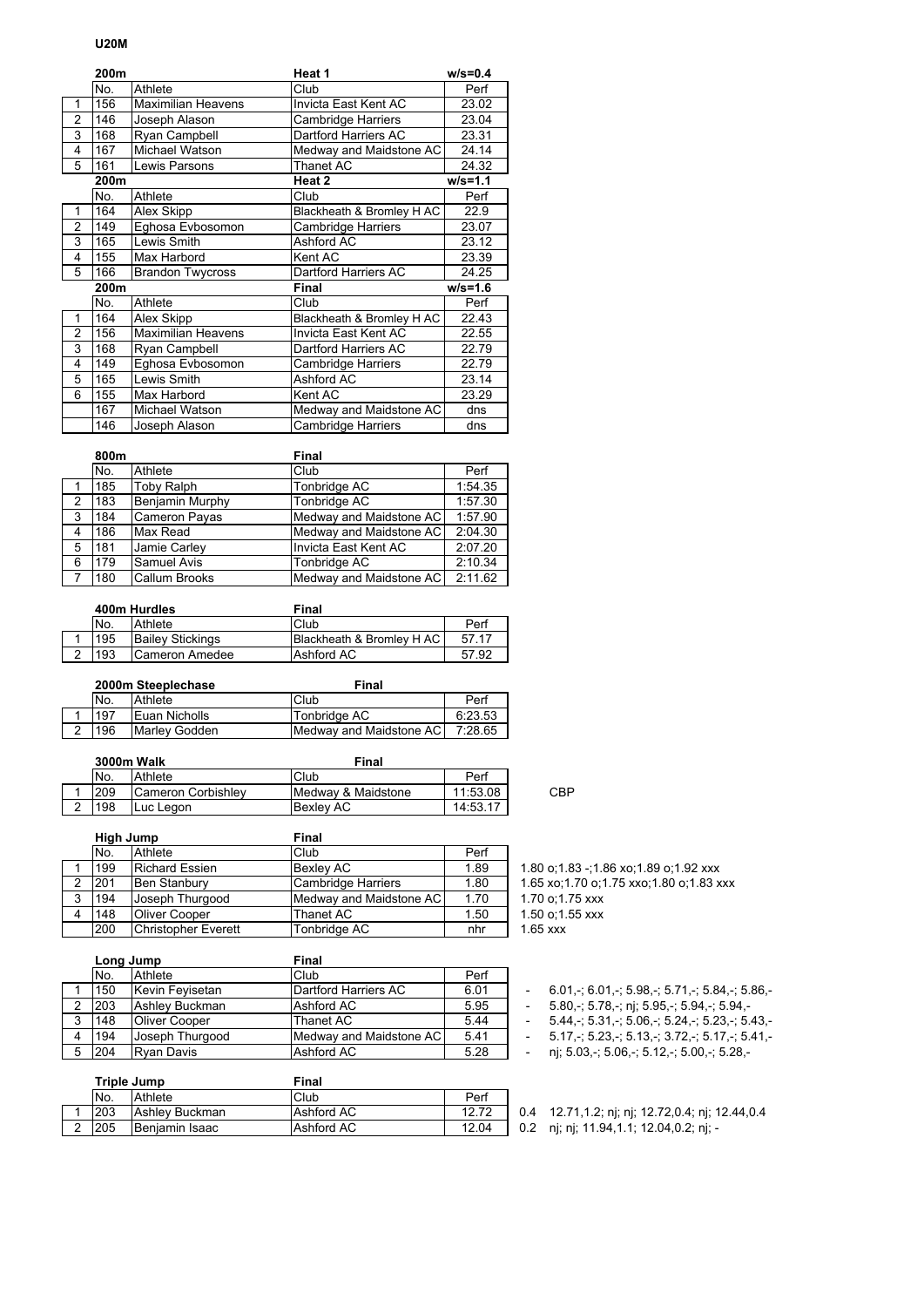| Javelin |                      | Final                     |       |                                          |
|---------|----------------------|---------------------------|-------|------------------------------------------|
| No.     | Athlete              | Club                      | Perf  |                                          |
| 208     | Sonny Nash           | Medwav and Maidstone AC I | 52.91 | 49.75; 45.83; 48.78; 51.63; 50.53; 52.91 |
| 207     | <b>Oliver Hussey</b> | Dartford Harriers AC      | 43.40 | 43.40; 43.11; 42.40; 41.60; 40.27; 40.12 |
| 147     | James Butler         | Swale Combined AC         | 41.75 | 41.75; 40.75; 38.40; 40.67; 39.20; nt    |
| 169     | Joshua Maiklem       | The Judd School           | 40.49 | 40.49; 37.74; 31.95; 39.22; 35.62; 39.97 |
| 163     | Barnaby Skinner      | Tonbridae AC              | 38.75 | 38.75; 34.32; 32.55; 30.68; 36.12; 32.60 |

## **U17M**

| $w/s = 0.0$<br>Disability 100m |      |                              |              |       |
|--------------------------------|------|------------------------------|--------------|-------|
|                                | No.  | Athlete                      | Club         | Perf  |
|                                | 1280 | <b>ISebastian Brooks T20</b> | Tonbridge AC | 15.82 |

|                | 200m |                       | $w/s = 0.0$<br>Final      |       |
|----------------|------|-----------------------|---------------------------|-------|
|                | No.  | Athlete               | Club                      | Perf  |
|                | 269  | <b>Matthew Knight</b> | Blackheath & Bromley H AC | 22.75 |
| $\overline{2}$ | 264  | Ethan Brown           | Dartford Harriers AC      | 22.99 |
| 3              | 270  | <b>Rory Kuypers</b>   | Medway and Maidstone AC   | 23.33 |
| 4              | 274  | Justin Oludemi        | Dartford Harriers AC      | 23.59 |
| 5              | 267  | Nathan Isaac          | Medway and Maidstone AC   | 23.95 |
| 6              | 275  | Harry Pitman          | Ashford AC                | 24.04 |
| $\overline{7}$ | 265  | Konrad Farrall        | Thanet AC                 | 25.60 |
| 8              | 268  | Emmanuel Jackson      | <b>Cambridge Harriers</b> | 25.73 |

|                | 800m |                          | Heat 1                    |         |   |
|----------------|------|--------------------------|---------------------------|---------|---|
|                | No.  | Athlete                  | Club                      | Perf    |   |
| 1              | 290  | Simon Coppard            | Tonbridge AC              | 2:04.61 | Q |
| 2              | 288  | Reegan Archer            | Medway and Maidstone AC   | 2:04.76 | Q |
| 3              | 292  | Jacques Cunningham-Marsh | Medway and Maidstone AC   | 2:05.10 | Q |
| 4              | 289  | Harry Brown              | Tonbridge AC              | 2:05.25 | q |
| 5              | 302  | Joseph Whitby            | Invicta East Kent AC      | 2:07.93 |   |
| 6              | 298  | Oliver Prior             | Ashford AC                | 2:12.95 |   |
| 7              | 295  | Samuel Hallett           | Medway and Maidstone AC   | 2:26.96 |   |
|                | 800m |                          | Heat 2                    |         |   |
|                | No.  | Athlete                  | Club                      | Perf    |   |
| 1              | 296  | Angus Harrington         | Blackheath & Bromley H AC | 2:03.88 | Q |
| 2              | 299  | Lucas Taylor-Costin      | Dartford Harriers AC      | 2:03.97 | Q |
| 3              | 286  | Cameron Roberts          | Tonbridge AC              | 2:04.66 | Q |
| 4              | 294  | Cole Gibbens             | Invicta East Kent AC      | 2:05.07 | q |
| 5              | 297  | <b>Reece Miles</b>       | Cambridge Harriers        | 2:06.93 |   |
| 6              | 300  | Charlie Tomkins          | Dartford Harriers AC      | 2:10.92 |   |
| $\overline{7}$ | 293  | Carl Eldred              | Medway and Maidstone AC   | 2:17.21 |   |
|                | 800m |                          | <b>Final</b>              |         |   |
|                | No.  | Athlete                  | Club                      | Perf    |   |
| 1              | 290  | Simon Coppard            | Tonbridge AC              | 2:01.35 |   |
| 2              | 288  | Reegan Archer            | Medway and Maidstone AC   | 2:01.89 |   |
| 3              | 292  | Jacques Cunningham-Marsh | Medway and Maidstone AC   | 2:02.13 |   |
| 4              | 296  | Angus Harrington         | Blackheath & Bromley H AC | 2:02.45 |   |
| 5              | 289  | Harry Brown              | Tonbridge AC              | 2:05.41 |   |
| 6              | 299  | Lucas Taylor-Costin      | Dartford Harriers AC      | 2:05.52 |   |
| $\overline{7}$ | 294  | <b>Cole Gibbens</b>      | Invicta East Kent AC      | 2:08.47 |   |
| 8              | 286  | <b>Cameron Roberts</b>   | Tonbridge AC              | 2:12.57 |   |

|   | 400m Hurdles |                     | Final                     |       |  |
|---|--------------|---------------------|---------------------------|-------|--|
|   | No.          | Athlete             | Club                      | Perf  |  |
|   | 320          | <b>Isaac Milham</b> | Medway and Maidstone AC   | 58.51 |  |
| າ | 318          | George Blake        | Medway and Maidstone AC   | 59.51 |  |
| 3 | 319          | Coleman Corry       | Blackheath & Bromley H AC | 59.61 |  |

|     | 1500m Steeplechase | Final        |         |
|-----|--------------------|--------------|---------|
| No. | Athlete            | Club         | Perf    |
| 021 | Samuel Crick       | Tonbridge AC | 4:22.32 |

| 3000m Walk |                | Final      |          |
|------------|----------------|------------|----------|
| No.        | Athlete        | Club       | Pert     |
| 314        | Marshall Smith | Ashford AC | 15:49.72 |

| <b>Pole Vault</b> |                           | Final                       |      |                                                              |
|-------------------|---------------------------|-----------------------------|------|--------------------------------------------------------------|
| No.               | Athlete                   | Club                        | Perf |                                                              |
| 325               | George Maher              | Ashford AC                  | 3.40 | 13.30 xxo:3.40 xo:3.50 xxx                                   |
| 285               | George Pope               | Blackheath & Bromley H AC I | 3.15 | 2.60 o:2.70 o:2.80 xo:2.90 o:3.00 xo:3.10 xo:3.15 o:3.20 xxx |
| 326               | <b>IFrankie Scrivener</b> | Blackheath & Bromley H AC   | 3.00 | $[2.60 \text{ o}$ :2.70 o:2.80 o:2.90 o:3.00 o:3.10 xxx      |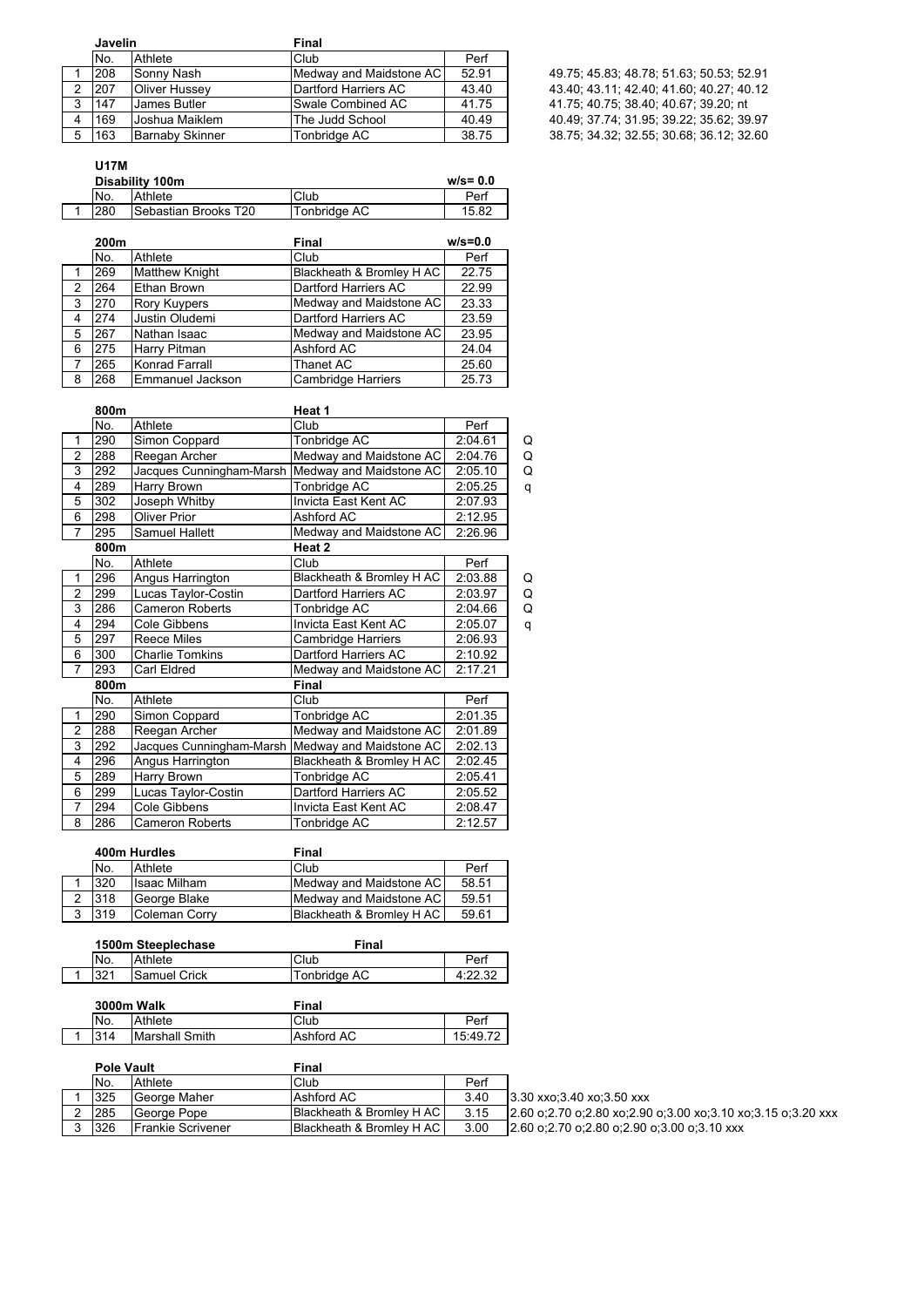| <b>Shot</b> |                       | Final                     |       |                                    |
|-------------|-----------------------|---------------------------|-------|------------------------------------|
| No.         | Athlete               | Club                      | Perf  |                                    |
| 333         | Alfie Scopes          | Tonbridge AC              | 15.25 | 14.67; np; 14.60; np; 15.01; 15.25 |
| 332         | Jack Rovden           | Medway and Maidstone AC I | 13.29 | 12.35; np; np; 12.51; 13.09; 13.29 |
| 331         | <b>James O'Gorman</b> | Paddock Wood AC           | 9.08  | 9.08; 8.44; 8.73; 8.75; 8.85; 8.62 |
| 271         | Khuwavne Linton       | <b>IS Factor Academy</b>  | 8.79  | 8.21; 8.65; 8.79; 7.92; np; 8.63   |

| <b>Discus</b> |                    | Final                     |       |  |
|---------------|--------------------|---------------------------|-------|--|
| No.           | Athlete            | Club                      | Perf  |  |
| 333           | Alfie Scopes       | Tonbridge AC              | 52.54 |  |
| 331           | James O'Gorman     | Paddock Wood AC           | 32.61 |  |
| 336           | Nathan Sureshkumar | Blackheath & Bromley H AC | 32 12 |  |
|               |                    |                           |       |  |

46.34; 51.97; nt; 50.44; 52.54; nt 32.28; nt; 32.61; 31.77; 32.22; nt 31.92; 28.87; nt; 30.33; 32.03; 32.12

|  | Hammer |               | Final      |       |
|--|--------|---------------|------------|-------|
|  | No.    | Athlete       | Club       | Pe⊓   |
|  | דפפו   | Kian Crawford | Ashford AC | 37.66 |
|  |        |               |            |       |

33.43; nt; 31.34; 34.51; 36.08; 37.66

### **U15B**

|   | 200m |                     | Final                     | $w/s = -1.0$ |
|---|------|---------------------|---------------------------|--------------|
|   | No.  | Athlete             | Club                      | Perf         |
|   | 440  | Ernest Lake         | Tonbridge AC              | 24.89        |
| 2 | 456  | <b>Myles Xavier</b> | Blackheath & Bromley H AC | 25.00        |
| 3 | 442  | Kyron Morgan        | Blackheath & Bromley H AC | 25.18        |
| 4 | 432  | Anton Bachorski     | Tonbridge AC              | 25.34        |
| 5 | 452  | Kareem Waithe       | <b>Cambridge Harriers</b> | 25.71        |
| 6 | 454  | Luke Williams       | Invicta East Kent AC      | 26.19        |

|                         | 800m |                           | Heat 1                      |         |   |
|-------------------------|------|---------------------------|-----------------------------|---------|---|
|                         | No.  | Athlete                   | Club                        | Perf    |   |
| 1                       | 484  | <b>Robert Suckling</b>    | Blackheath & Bromley H AC   | 2:16.24 | Q |
| $\overline{2}$          | 481  | <b>Matthew Stonier</b>    | Invicta East Kent AC        | 2:16.96 | Q |
| 3                       | 464  | Ewan Wood                 | Tonbridge AC                | 2:17.83 | q |
| $\overline{\mathbf{4}}$ | 467  | James Crawley             | Tonbridge AC                | 2:19.94 |   |
| 5                       | 473  | Daniel McGlynn            | Medway and Maidstone AC     | 2:23.86 |   |
| 6                       | 483  | Luke Stringer             | Medway and Maidstone AC     | 2:28.07 |   |
|                         | 800m |                           | Heat 2                      |         |   |
|                         | No.  | Athlete                   | Club                        | Perf    |   |
| $\mathbf{1}$            | 472  | Jack Higgins              | <b>Bexley AC</b>            | 2:14.85 | Q |
| $\overline{c}$          | 480  | Bashiri Ryan              | Medway and Maidstone AC     | 2:16.12 | Q |
| $\overline{3}$          | 477  | <b>Oscar Parrick</b>      | Invicta East Kent AC        | 2:16.78 | q |
| 4                       | 476  | Joshua O'Brien            | Tonbridge AC                | 2:26.35 |   |
| $\overline{5}$          | 479  | Joe Pullman               | Tonbridge AC                | 2:27.38 |   |
| 6                       | 475  | Sam Newson                | <b>Invicta East Kent AC</b> | 2:31.44 |   |
|                         | 485  | <b>Cameron Swatton</b>    | Blackheath & Bromley H AC   | dns     |   |
|                         | 800m |                           | Heat <sub>3</sub>           |         |   |
|                         | No.  | Athlete                   | Club                        | Perf    |   |
| 1                       | 470  | Rowan Fuss                | Blackheath & Bromley H AC   | 2:14.90 | Q |
| $\overline{2}$          | 465  | Benjamin Blake            | Medway and Maidstone AC     | 2:16.16 | Q |
| 3                       | 482  | Ronnie Stowell            | Bexley AC                   | 2:18.79 |   |
| $\overline{\mathbf{4}}$ | 468  | <b>Alexander Donnelly</b> | Medway and Maidstone AC     | 2:24.33 |   |
| 5                       | 478  | <b>Reece Perkins</b>      | Medway and Maidstone AC     | 2:25.04 |   |
| $\overline{6}$          | 474  | Benjamin McNally          | Dartford Harriers AC        | 2:26.79 |   |
| $\overline{7}$          | 466  | <b>Matthew Crane</b>      | Bexley AC                   | 2:26.89 |   |
|                         | 800m |                           | Final                       |         |   |
|                         | No.  | Athlete                   | Club                        | Perf    |   |
| 1                       | 484  | <b>Robert Suckling</b>    | Blackheath & Bromley H AC   | 2:11.51 |   |
| $\overline{2}$          | 472  | Jack Higgins              | Bexley AC                   | 2:13.14 |   |
| 3                       | 470  | Rowan Fuss                | Blackheath & Bromley H AC   | 2:14.41 |   |
| $\overline{4}$          | 465  | Benjamin Blake            | Medway and Maidstone AC     | 2:16.43 |   |
| 5                       | 480  | Bashiri Ryan              | Medway and Maidstone AC     | 2:18.94 |   |
| 6                       | 464  | Ewan Wood                 | Tonbridge AC                | 2:19.93 |   |
|                         | 481  | <b>Matthew Stonier</b>    | Invicta East Kent AC        | disq    |   |
|                         | 477  | <b>Oscar Parrick</b>      | Invicta East Kent AC        | dnf     |   |

| 3000m Walk |                       | Final                   |          |
|------------|-----------------------|-------------------------|----------|
| No.        | Athlete               | Club                    | Perf     |
| 502        | Jack Childs           | Medway and Maidstone AC | 16:51.14 |
| 466        | <b>IMatthew Crane</b> | Bexlev AC               | 19:34.42 |

| <b>Pole Vault</b> |                     | Final                       |      |                                                            |
|-------------------|---------------------|-----------------------------|------|------------------------------------------------------------|
| No.               | Athlete             | Club                        | Perf |                                                            |
| 503               | Pedro Gleadall      | Blackheath & Bromley H AC I | 3.10 | 2.60 o; 2.70 o; 2.80 xo; 2.90 o; 3.00 o; 3.10 xo; 3.15 xxx |
| 458               | Felix Brooks        | Tonbridge AC                | 2.50 | 2.10 o:2.20 o:2.30 o:2.40 o:2.50 o:2.60 xxx                |
| 501               | Daniel Smith        | Tonbridge AC                | 2.40 | $ 2.30$ o; $2.40$ xxo; $2.50$ xxx                          |
| 504               | <b>Samuel Baker</b> | Cambridge Harriers          | 2.20 | 2.00 o; 2.10 o; 2.20 o; 2.30 xxx                           |
| 505               | Ethan Kitteridge    | Blackheath & Bromley H AC   | 2.10 | 2.00 xo: 2.10 o: 2.20 xxx                                  |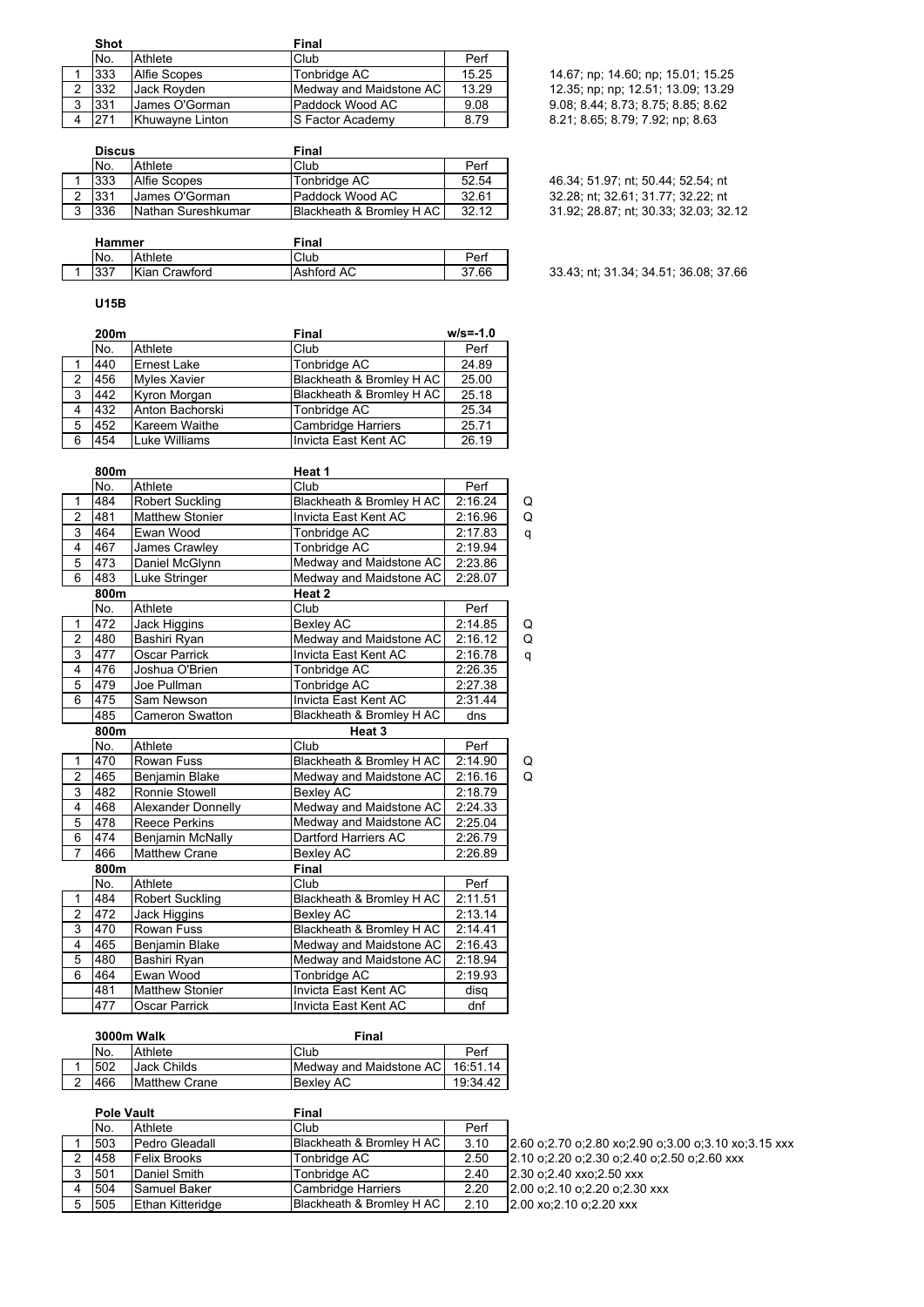|   | <b>Shot</b> |                             | Final                     |       |
|---|-------------|-----------------------------|---------------------------|-------|
|   | No.         | Athlete                     | Club                      | Perf  |
|   | 509         | Michael Burfoot             | Blackheath & Bromley H AC | 11.30 |
| 2 | 513         | <b>Christopher Scrivens</b> | Ashford AC                | 11.04 |
| 3 | 510         | Arjun Ghosh                 | Tonbridge AC              | 10.72 |
| 4 | 511         | <b>Freddie Marshall</b>     | Tonbridge AC              | 10.25 |
| 5 | 503         | Pedro Gleadall              | Blackheath & Bromley H AC | 9.66  |
| 6 | 512         | Luke Mellor                 | Invicta East Kent AC      | 8.45  |

|   | <b>Discus</b> |                             | Final                     |       |
|---|---------------|-----------------------------|---------------------------|-------|
|   | No.           | Athlete                     | Club                      | Perf  |
|   | 510           | Ariun Ghosh                 | Tonbridge AC              | 34.24 |
|   | 509           | <b>Michael Burfoot</b>      | Blackheath & Bromley H AC | 32.87 |
| 3 | 513           | <b>Christopher Scrivens</b> | Ashford AC                | 29.79 |
|   | 512           | Luke Mellor                 | Invicta East Kent AC      | 22.14 |

|   | <b>Hammer</b> |                      | Final                   |       |
|---|---------------|----------------------|-------------------------|-------|
|   | No.           | Athlete              | Club                    | Perf  |
|   | 513           | Christopher Scrivens | Ashford AC              | 38.64 |
|   | 515           | Rotimi Adewale       | Dartford Grammar School | 36.44 |
| 3 | 510           | Ariun Ghosh          | Tonbridge AC            | 25.04 |
|   | 516           | Jordan Oludemi       | Dartford Harriers AC    | 22.49 |

10.44; 10.73; 10.81; 11.19; 10.85; 11.30 2 513 Christopher Scrivens Ashford AC 11.04 10.18; 11.04; 10.68; 10.87; 10.79; np 9.81; 10.27; 10.72; np; np; np np; 10.25; 9.54; 8.69; 8.91; 9.25 5 503 Pedro Gleadall Blackheath & Bromley H AC 9.66 9.07; 9.00; 9.66; 9.30; 8.53; 9.02 8.29; 8.34; 8.31; 8.27; 8.45; 8.29

1 510 Arjun Ghosh Tonbridge AC 34.24 31.81; 27.98; 34.24; 30.76; 33.89; 30.41 2 509 Michael Burfoot Blackheath & Bromley H AC 32.87 30.36; 29.84; 32.11; 31.58; 32.73; 32.87 29.37; 27.37; nt; nt; nt; 29.79 19.14; nt; 20.43; 22.14; 21.11; 20.86

nt: nt: 31.92; nt: 38.64; nt 36.04; nt; 36.44; nt; nt; nt 24.53; 23.87; 22.93; 19.37; nt; 25.04 nt; 22.49; 19.85; 17.81; 19.25; nt

#### **Senior Women**

|   | 100 <sub>m</sub> |                     | Final                   | $w/s = 1.6$ |
|---|------------------|---------------------|-------------------------|-------------|
|   | No.              | Athlete             | Club                    | Perf        |
|   | 101              | Hannah Sutton       | Dartford Harriers AC    | 12.86       |
|   | 99               | Emma Giles          | Medway and Maidstone AC | 12.92       |
| ິ | 197              | <b>Claire Capon</b> | Dartford Harriers AC    | 12.94       |
|   | 96               | Simone Baxter       | Tonbridge AC            | 13.20       |

|   | 400m |                      | Final                |       |
|---|------|----------------------|----------------------|-------|
|   | No.  | Athlete              | Club                 | Perf  |
|   | 103  | <b>IJodie Leslie</b> | Bedford & County AC  | 54.64 |
|   | 105  | Kathryn Sutton       | Dartford Harriers AC | 55.87 |
| 3 | 102  | Samantha Brown       | Dartford Harriers AC | 57.84 |

|   | 1500m |                       | Final                     |         |  |
|---|-------|-----------------------|---------------------------|---------|--|
|   | No.   | Athlete               | Club                      | Perf    |  |
|   | 112   | Ashley Gibson         | Tonbridge AC              | 4:34.45 |  |
| 2 | 111   | <b>Isabel Bradley</b> | Kent AC                   | 4:55.75 |  |
| 3 | 114   | <b>Lucy Marlow</b>    | <b>Cambridge Harriers</b> | 5:01.50 |  |
| 4 | 108   | Rebecca Wilby         | Dartford Harriers AC      | 5:10.27 |  |
| 5 | 113   | <b>Kim Howes</b>      | Swale Combined AC         | 5:51.88 |  |

|        | 100m Hurdles |                         | Final                | $w/s = 0.3$ |
|--------|--------------|-------------------------|----------------------|-------------|
|        | No.          | Athlete                 | Club                 | Perf        |
|        | 96           | Simone Baxter           | Tonbridge AC         | 16.29       |
|        | <b>97</b>    | Claire Capon            | Dartford Harriers AC | 16.37       |
| ີ<br>ت | 123          | <b>Bobbie Cornelius</b> | Swale Combined AC    | 21.49       |

| <b>3000m Walk</b> |                 | Final            |          |  |
|-------------------|-----------------|------------------|----------|--|
| No.               | Athlete         | Club             | Perf     |  |
| 125               | Geraldine Legon | <b>Bexley AC</b> | 20:21.80 |  |

| <b>Pole Vault</b> |                              | ≂inal                     |      |                                    |
|-------------------|------------------------------|---------------------------|------|------------------------------------|
| INo.              | Athlete                      | Club                      | Perf |                                    |
| 129               | <b>Jacqueline Montgomery</b> | Blackheath & Bromley H AC | 2.60 | 2.40 xo:2.50 xxo:2.60 xxo:2.70 xxx |

| Shot |                        | Final                              |       |                                    |
|------|------------------------|------------------------------------|-------|------------------------------------|
| No.  | Athlete                | Club                               | Perf  |                                    |
| 132  | Lucy Underdown         | <b>Shaftesbury Barnet Harriers</b> | 12.74 | 12.74; 12.54; np; np; np; np       |
| 130  | Nicola Gregory         | Bexlev AC                          | 8.59  | 8.11; 8.58; 8.14; 8.25; 8.23; 8.59 |
| 131  | <b>Christine Lynch</b> | Swale Combined AC                  | 5.02  | 4.81; 4.61; 4.75; 4.92; 5.02; 4.84 |

|   | <b>Discus</b> |                         | Final                       |       |  |
|---|---------------|-------------------------|-----------------------------|-------|--|
|   | No.           | Athlete                 | Club                        | Perf  |  |
|   | 132           | Lucy Underdown          | Shaftesbury Barnet Harriers | 44.27 |  |
|   | 134           | Jennifer Stevens (U20W) | Tonbridge AC                | 34.89 |  |
| 3 | 130           | Nicola Gregory          | <b>Bexlev AC</b>            | 30.14 |  |
| 4 | 133           | Kayleigh Saward         | Dartford Harriers AC        | 18.09 |  |
|   | 131           | Christine Lynch         | <b>ISwale Combined AC</b>   | 13.98 |  |

| 12.74; 12.54; np; np; np; np       |
|------------------------------------|
| 8.11; 8.58; 8.14; 8.25; 8.23; 8.59 |
| 4.81; 4.61; 4.75; 4.92; 5.02; 4.84 |

44.17; 44.27; 43.49; nt; nt; 43.15 34.89; 33.22; 31.29; nt; 34.80; 31.15 3 130 Nicola Gregory Bexley AC 30.14 30.14; 28.36; 27.38; 28.90; 30.01; 26.66 18.09; 17.56; 17.15; 17.11; 15.26; 16.42 13.98; 13.18; 12.63; 13.73; 11.84; 13.72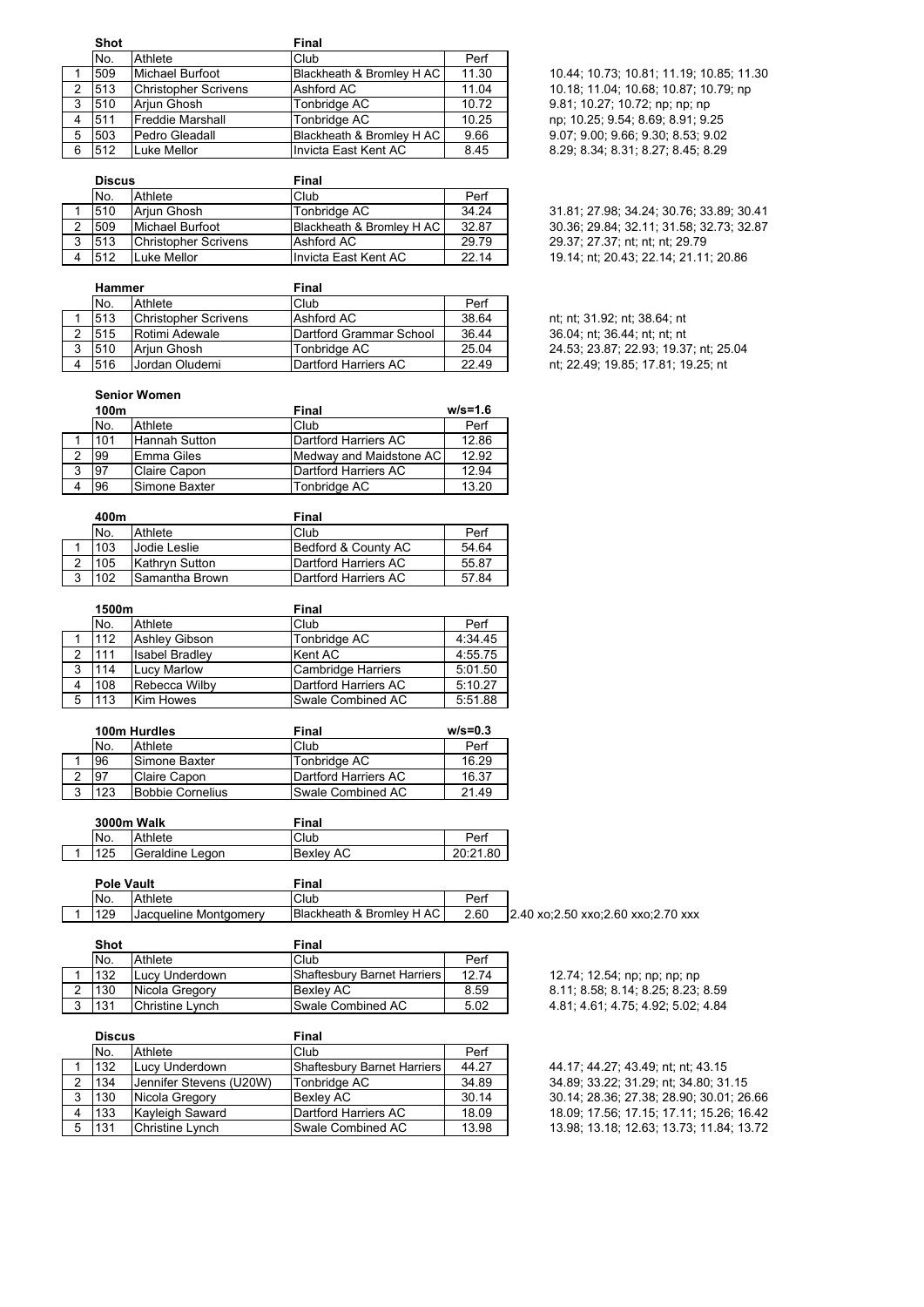|   | <b>Hammer</b> |                         | Final                |       |                                          |
|---|---------------|-------------------------|----------------------|-------|------------------------------------------|
|   | No.           | Athlete                 | Club                 | Perf  |                                          |
|   | 136           | Donna Kent              | <b>Bexlev AC</b>     | 41.77 | 41.41; 37.37; 38.74; nt; 41.77; 39.77    |
|   | 137           | Hannah Owen (U20W)      | Ashford AC           | 40.25 | 37.28; 40.25; 35.88; nt; -; 33.95        |
| 3 | 97            | Claire Capon            | Dartford Harriers AC | 37.90 | 35.80; 35.33; nt; 36.78; 37.88; 37.90    |
|   | 134           | Jennifer Stevens (U20W) | Tonbridge AC         | 35.80 | 35.80; 33.64; 34.80; 32.06; nt; 32.49    |
|   | 135           | Jodie Dunford           | <b>Bexlev AC</b>     | 23.20 | 22.40; 23.20; 20.40; 19.62; 19.27; 18.75 |
|   | 131           | Christine Lynch         | Swale Combined AC    | 14.27 | 14.27; 14.15; 14.21; 13.28; 12.45; 13.08 |

| 41.41; 37.37; 38.74; nt; 41.77; 39.77    |
|------------------------------------------|
| 37.28: 40.25: 35.88: nt: -: 33.95        |
| 35.80; 35.33; nt; 36.78; 37.88; 37.90    |
| 35.80; 33.64; 34.80; 32.06; nt; 32.49    |
| 22.40; 23.20; 20.40; 19.62; 19.27; 18.75 |
| 14.27; 14.15; 14.21; 13.28; 12.45; 13.08 |

### **U20W**

|   | 100m |                | Final                     | $w/s = -0.7$ |
|---|------|----------------|---------------------------|--------------|
|   | No.  | Athlete        | Club                      | Perf         |
|   | 212  | Parris Johnson | Blackheath & Bromley H AC | 12.47        |
| 2 | 213  | Darcey Kuypers | Medway and Maidstone AC   | 12.62        |
| 3 | 214  | Isio Orogun    | Blackheath & Bromley H AC | 12.92        |
| 4 | 216  | Jazmin Salter  | Medway and Maidstone AC   | 13.13        |
| 5 | 215  | Mia Rodney     | Cambridge Harriers        | 13.28        |

|                | 400m |                      | Final                     |       |  |
|----------------|------|----------------------|---------------------------|-------|--|
|                | No.  | Athlete              | Club                      | Perf  |  |
|                | 222  | Rebecca O'Hara       | Tonbridge AC              | 57.30 |  |
| 2              | 219  | <b>Harriet Day</b>   | Medway and Maidstone AC   | 60.06 |  |
| 3              | 221  | <b>Bonnie Maugey</b> | Dartford Harriers AC      | 65.20 |  |
| $\overline{4}$ | 218  | <b>Lucy Daniel</b>   | Cambridge Harriers        | 65.38 |  |
| 5              | 220  | <b>Molly Hawkins</b> | <b>Cambridge Harriers</b> | 67.49 |  |
| 6              | 223  | <b>Katie Scoones</b> | Swale Combined AC         | 73.96 |  |

|   | 1500m |                       | Final                      |         |  |
|---|-------|-----------------------|----------------------------|---------|--|
|   | No.   | Athlete               | Club                       | Perf    |  |
|   | 224   | Niamh Bridson-Hubbard | Blackheath & Bromley H AC  | 4:31.07 |  |
|   | 228   | Jessica Keene         | IBlackheath & Bromlev H AC | 4:47.91 |  |
| 3 | 231   | Anna Weston           | Ilnvicta East Kent AC      | 5:04.10 |  |

|     | 100m Hurdles  | Final        | $w/s = 0.3$ |  |
|-----|---------------|--------------|-------------|--|
| No. | Athlete       | Club         | Perf        |  |
| 234 | Joanne Ware   | Tonbridge AC | 15.93       |  |
| 233 | Laura Baliman | Tonbridge AC | 17.21       |  |

|  | 3000m Walk |                   | Final              |          |     |
|--|------------|-------------------|--------------------|----------|-----|
|  | No.        | Athlete           | Club               | Perf     |     |
|  | 238        | Sophie Lewis Ward | Cambridge Harriers | 14:54.69 | CBP |

| <b>Pole Vault</b> |                 | Final                     |      |                                           |
|-------------------|-----------------|---------------------------|------|-------------------------------------------|
| No.<br>Athlete    |                 | Club                      | Perf |                                           |
| 241               | Una Lageretabua | Tonbridge AC              | 2.90 | 2.60 o:2.70 o:2.80 o:2.90 xo:3.00 xxx     |
| 240               | Sian Keegan     | Medway and Maidstone AC I | 2.50 | 2.20 xxo:2.30 xo:2.40 xo:2.50 xo:2.60 xxx |

|   | <b>Shot</b> |                       | Final                     |       |
|---|-------------|-----------------------|---------------------------|-------|
|   | No.         | Athlete               | Club                      | Perf  |
|   | 247         | Divine Oladipo        | Blackheath & Bromley H AC | 13.70 |
| 2 | 248         | Anika Olalere         | <b>Cambridge Harriers</b> | 10.17 |
| 3 | 137         | Hannah Owen           | Ashford AC                | 9.39  |
| 4 | 249         | <b>Chloe Williams</b> | Thanet AC                 | 7.09  |
| 5 | 246         | Rebecca Cock          | Ashford AC                | 6.34  |
| 6 | 223         | Katie Scoones         | Swale Combined AC         | 6.33  |

13.25; 13.70; 13.45; 13.02; 13.56; np 10.17; 9.81; 9.54; np; 8.44; 9.09 8.32; 9.17; 9.26; 9.23; 8.35; 9.39 6 85; 6.44; 6.77; 7.09; 6.79; 6.86 6.34; 6.32; 6.26; 6.02; 5.74; 5.79 6 24; 6.33; np; 6.19; 5.99; 6.04

| <b>Discus</b> |                     | Final                     |       |                                          |
|---------------|---------------------|---------------------------|-------|------------------------------------------|
| No.           | Athlete             | Club                      | Perf  |                                          |
| 247           | Divine Oladipo      | Blackheath & Bromley H AC | 47.01 | 32.33: 39.70: 43.36: 47.01: 43.63: 44.84 |
| l250          | <b>Anna Barnett</b> | Blackheath & Bromlev H AC | 33.55 | 33.55: 32.44: 33.36: 32.19: 31.08: 33.36 |
| 134           | Uennifer Stevens    | Tonbridge AC              | 33.20 | 33.20; 32.72; nt; 32.74; 32.47; 32.81    |
| 246           | Rebecca Cock        | Ashford AC                | 24.37 | nt; 24.37; 23.57; 23.89; 24.34; 23.57    |
| 249           | Chloe Williams      | Thanet AC                 | 20.50 | 15.39; 17.01; 18.48; 18.77; 16.35; 20.50 |

|   | <b>Hammer</b> |                         | Final              |       |  |
|---|---------------|-------------------------|--------------------|-------|--|
|   | No.           | Athlete                 | Club               | Perf  |  |
|   | 137           | Hannah Owen             | Ashford AC         | 38.49 |  |
|   | 134           | <b>Jennifer Stevens</b> | Tonbridge AC       | 33.60 |  |
| 3 | 251           | Sophie Fenner           | Cambridge Harriers | 26.59 |  |
|   | 249           | <b>Chloe Williams</b>   | Thanet AC          | 18.70 |  |

38.14; 38.49; 35.19; 35.74; 34.88; nt 32.19; nt; 33.60; nt; nt; nt 23.99; nt; 25.11; nt; nt; 26.59 nt; 18.05; nt; 17.99; 16.93; 18.70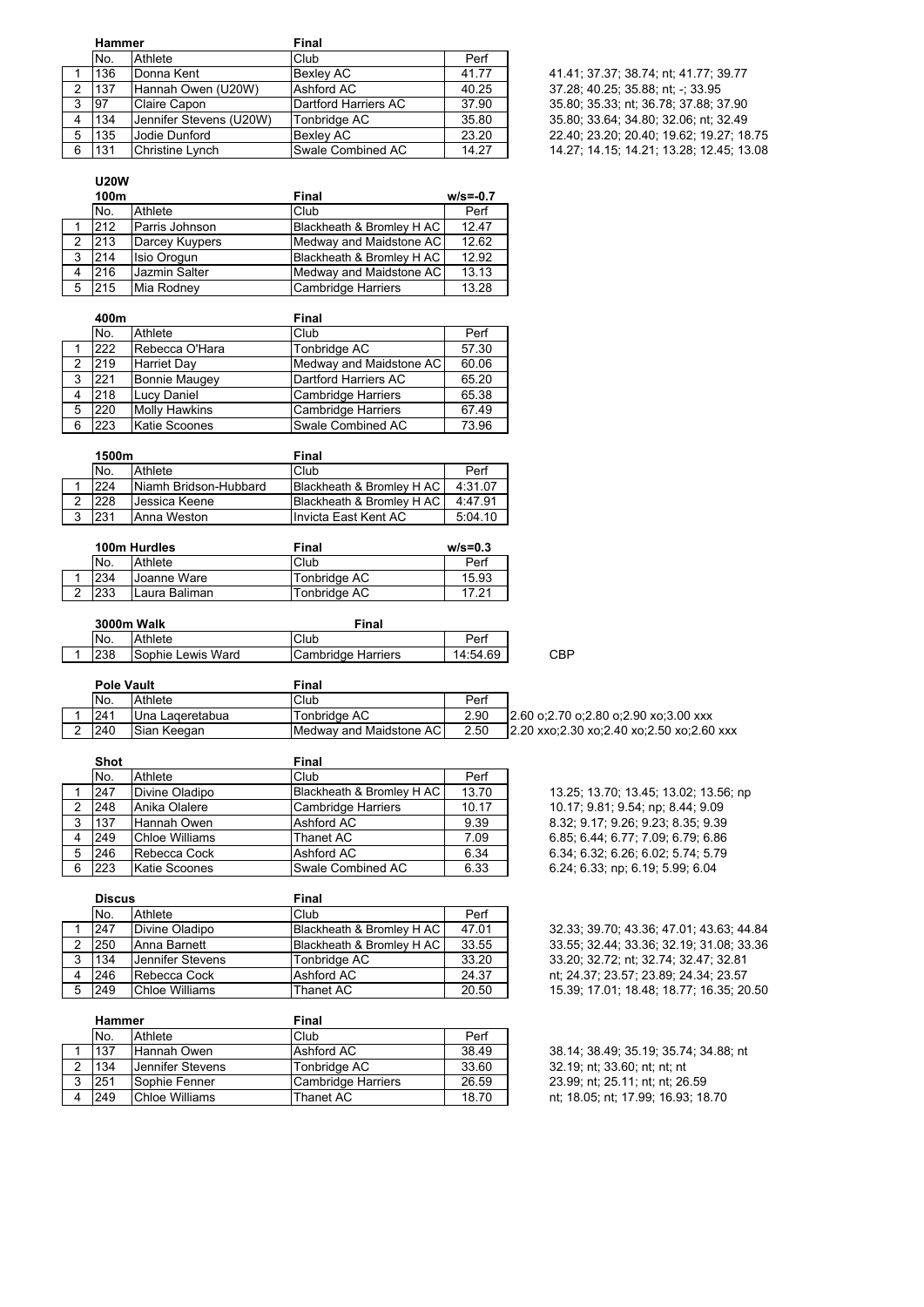# **U17W**

|                | 100m |                        | Heat 1                    | $w/s = 0.8$  |   |
|----------------|------|------------------------|---------------------------|--------------|---|
|                | No.  | Athlete                | Club                      | Perf         |   |
| 1              | 346  | Vera Chinedu           | Cambridge Harriers        | 12.37        | Q |
| $\overline{2}$ | 356  | Katie Woolcott         | Blackheath & Bromley H AC | 12.85        | Q |
| 3              | 343  | <b>Mhairi Brooks</b>   | Blackheath & Bromley H AC | 12.99        | Q |
| 4              | 357  | Emily Worsfold         | Cambridge Harriers        | 13.29        | q |
| 5              | 349  | Taiwo Eyiowuawi        | Bexley AC                 | 13.30        | q |
| 6              | 350  | Sophia Harper          | Blackheath & Bromley H AC | 13.79        |   |
| $\overline{7}$ | 348  | Gabrielle Dalsan       | Blackheath & Bromley H AC | 13.80        |   |
|                | 100m |                        | Heat 2                    | $w/s = -0.5$ |   |
|                | No.  | Athlete                | Club                      | Perf         |   |
| $\mathbf{1}$   | 341  | Immanuela Aliu         | Blackheath & Bromley H AC | 12.23        | Q |
| $\overline{2}$ | 347  | Magda Cienciala        | Blackheath & Bromley H AC | 12.66        | Q |
| 3              | 354  | Asha Root              | Tonbridge AC              | 13.07        | Q |
| 4              | 345  | Eleanor Callaghan-Inge | Medway and Maidstone AC   | 13.38        |   |
| 5              | 351  | Lucy Hope              | Medway and Maidstone AC   | 13.74        |   |
| 6              | 352  | Nejma Nassman          | Tonbridge AC              | 13.86        |   |
| $\overline{7}$ | 344  | Keeley Burdge          | Swale Combined AC         | 14.70        |   |
|                | 100m |                        | Final                     | $w/s = 0.9$  |   |
|                | No.  | Athlete                | Club                      | Perf         |   |
| $\mathbf{1}$   | 341  | Immanuela Aliu         | Blackheath & Bromley H AC | 12.02        |   |
| $\overline{2}$ | 347  | Magda Cienciala        | Blackheath & Bromley H AC | 12.52        |   |
| 3              | 356  | Katie Woolcott         | Blackheath & Bromley H AC | 12.92        |   |
| 4              | 343  | <b>Mhairi Brooks</b>   | Blackheath & Bromley H AC | 13.02        |   |
| 5              | 349  | Taiwo Eyiowuawi        | Bexley AC                 | 13.12        |   |
| 6              | 357  | <b>Emily Worsfold</b>  | Cambridge Harriers        | 13.39        |   |
|                | 346  | Vera Chinedu           | Cambridge Harriers        | dnf          |   |
|                | 354  | Asha Root              | Tonbridge AC              | dns          |   |

| Disability 100m |                   |                  | $w/s = 0.0$ |
|-----------------|-------------------|------------------|-------------|
| No.             | Athlete           | Club             | Perf        |
| 358             | Fave Olszowka T20 | <b>Bexley AC</b> | 13.92       |
|                 |                   |                  |             |

|                         | 300m |                     | Heat 1                  |       |   |  |
|-------------------------|------|---------------------|-------------------------|-------|---|--|
|                         | No.  | Athlete             | Club                    | Perf  |   |  |
| 1                       | 360  | Louise Evans        | Invicta East Kent AC    | 41.89 | Q |  |
| $\overline{2}$          | 354  | Asha Root           | Tonbridge AC            | 42.86 | Q |  |
| 3                       | 370  | Jade Fitt           | Cambridge Harriers      | 43.28 | Q |  |
| $\overline{\mathbf{4}}$ | 358  | Faye Olszowka (T20) | Bexley AC               | 45.21 | q |  |
| 5                       | 371  | Cary Kwaramba-Downs | Dartford Harriers AC    | 47.30 |   |  |
|                         | 300m |                     | Heat 2                  |       |   |  |
|                         | No.  | Athlete             | Club                    | Perf  |   |  |
| 1                       | 367  | Kehinde Eyiowuawi   | Bexley AC               | 42.23 | Q |  |
| 2                       | 362  | Monay Thomas        | Cambridge Harriers      | 45.07 | Q |  |
| 3                       | 365  | Katie Bennett       | Bexlev AC               | 45.41 | Q |  |
| $\overline{\mathbf{4}}$ | 373  | Harriet Wilder      | Medway and Maidstone AC | 45.74 | q |  |
| 5                       | 366  | Jessica Carley      | Invicta East Kent AC    | 49.17 |   |  |
| 6                       | 368  | Jasmine Fairman     | Dartford Harriers AC    | 51.62 |   |  |
|                         | 300m |                     | Final                   |       |   |  |
|                         | No.  | Athlete             | Club                    | Perf  |   |  |
| 1                       | 360  | Louise Evans        | Invicta East Kent AC    | 41.28 |   |  |
| $\overline{2}$          | 354  | Asha Root           | Tonbridge AC            | 41.68 |   |  |
| 3                       | 367  | Kehinde Eyiowuawi   | Bexley AC               | 42.10 |   |  |
| 4                       | 370  | Jade Fitt           | Cambridge Harriers      | 42.11 |   |  |
| 5                       | 362  | Monay Thomas        | Cambridge Harriers      | 45.91 |   |  |
| 6                       | 365  | Katie Bennett       | Bexley AC               | 46.01 |   |  |
| $\overline{7}$          | 373  | Harriet Wilder      | Medway and Maidstone AC | 47.54 |   |  |
|                         | 358  | Faye Olszowka (T20) | <b>Bexley AC</b>        | dns   |   |  |

|    | 1500m |                     | Final                     |         |  |
|----|-------|---------------------|---------------------------|---------|--|
|    | No.   | Athlete             | Club                      | Perf    |  |
|    | 382   | <b>Chloe Sharp</b>  | Dartford Harriers AC      | 4:31.78 |  |
| 2  | 387   | Phoebe Barker       | Tonbridge AC              | 4:35.28 |  |
| 3  | 385   | Lola Wheeler        | Medway and Maidstone AC   | 4:49.24 |  |
| 4  | 378   | Kelsi Cornish       | Blackheath & Bromley H AC | 4:50.22 |  |
| 5  | 392   | Clara Tyler         | Tonbridge AC              | 4:57.04 |  |
| 6  | 383   | <b>Millie Smith</b> | Blackheath & Bromley H AC | 4:59.01 |  |
| 7  | 380   | Annabel Field       | Dartford Harriers AC      | 4:59.97 |  |
| 8  | 390   | Amy Leach           | Blackheath & Bromley H AC | 5:01.58 |  |
| 9  | 386   | Genevieve Allan     | Blackheath & Bromley H AC | 5:04.29 |  |
| 10 | 391   | Alice Mount         | Invicta East Kent AC      | 5:15.55 |  |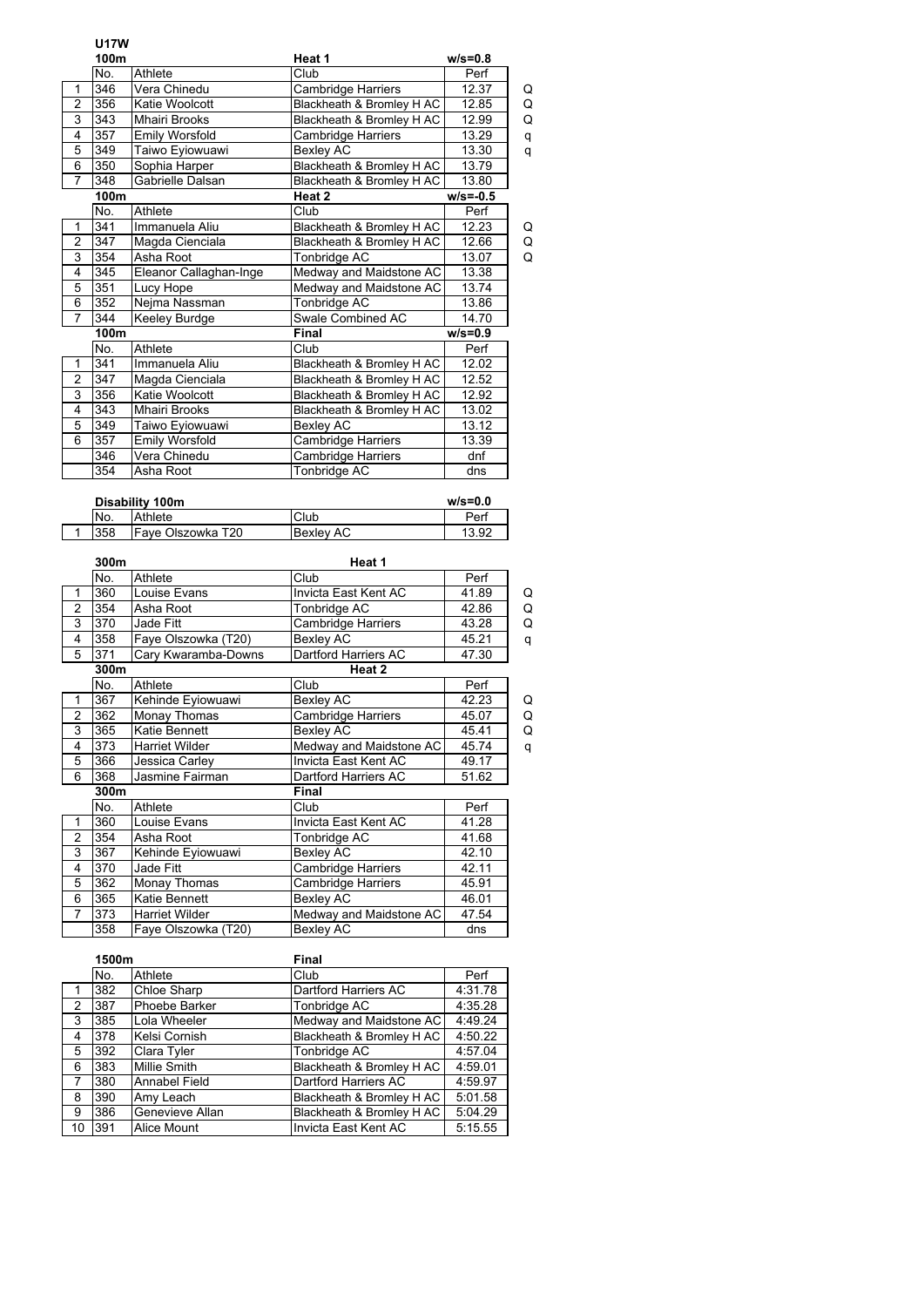|   |     | 80m Hurdles        | Final                   | $w/s = 0.0$ |
|---|-----|--------------------|-------------------------|-------------|
|   | No. | Athlete            | Club                    | Perf        |
|   | 363 | Ashleigh West      | Medway and Maidstone AC | 12.45       |
| 2 | 395 | Rachael Gilby      | Tonbridge AC            | 12.52       |
| 3 | 397 | Alexandra Prickett | Ashford AC              | 12.97       |
| 4 | 361 | Emily Higham       | Invicta East Kent AC    | 13.60       |
| 5 | 393 | Alice English      | Swale Combined AC       | 14.22       |
| 6 | 344 | Keeley Burdge      | Swale Combined AC       | 15.45       |

|   | 3000m Walk |                          | Final              |          |  |
|---|------------|--------------------------|--------------------|----------|--|
|   | No.        | <b>Athlete</b>           | lClub              | Perf     |  |
|   | 404        | IEvelvn Butcher          | Cambridge Harriers | 16:50.76 |  |
| ີ | 403        | <b>Jacqueline Benson</b> | Ashford AC         | 19:18.52 |  |

|   | High Jump |                        | Final                   |      |  |
|---|-----------|------------------------|-------------------------|------|--|
|   | No.       | Athlete                | Club                    | Perf |  |
|   | 405       | <b>Rebecca Hawkins</b> | <b>Bexley AC</b>        | 1.63 |  |
|   | 363       | Ashleigh West          | Medway and Maidstone AC | 1.60 |  |
| 3 | 407       | Jade Oni               | Medway and Maidstone AC | 1.55 |  |
|   | 406       | Angel Nwoha            | Cambridge Harriers      | 1.35 |  |

1.55 o;1.60 o;1.63 o;1.68 xxx 1.50 o;1.55 o;1.60 xo;1.63 xxx

1.50 o:1.55 xxo:1.60 xxx

 $1.35 \times 1.40 \times x$ 

|    |     | Long Jump            | Final                     |      |                          |                                                               |
|----|-----|----------------------|---------------------------|------|--------------------------|---------------------------------------------------------------|
|    | No. | Athlete              | Club                      | Perf |                          |                                                               |
|    | 412 | <b>Eloise Harvey</b> | Dartford Harriers AC      | 4.99 |                          | 4.64,-; nj; nj; 4.92,-; 4.99,-; nj                            |
| 2  | 395 | Rachael Gilby        | Tonbridge AC              | 4.93 | $\overline{\phantom{a}}$ | 4.70, -; 4.79, -; nj; 4.93, -; nj; 4.72, -                    |
| 3  | 411 | Jasmine Anderson     | Dartford Harriers AC      | 4.54 | $\overline{\phantom{0}}$ | 4.23, $-$ ; 4.43, $-$ ; nj; 4.54, $-$ ; 4.53, $-$ ; 4.27, $-$ |
| 4  | 410 | Frinee Akuma         | Bexley AC                 | 4.54 | $\overline{\phantom{a}}$ | $4.54 - 4.40 - 4.44 - 4.27 - 4.42 - 4.40$                     |
| 5  | 393 | Alice English        | Swale Combined AC         | 4.49 |                          | $4.49 - 4.38 - 4.28 - 4.12 - 4.46 - 4.11$                     |
| 6  | 361 | Emily Higham         | Invicta East Kent AC      | 4.49 | $\overline{\phantom{a}}$ | 4.34,-; nj; nj; 4.44,-; nj; 4.49,-                            |
|    | 350 | Sophia Harper        | Blackheath & Bromley H AC | 4.40 | $\overline{\phantom{a}}$ | $4.38 - 4.30 - 4.32 - 4.28 - 4.40 - 4.40$                     |
| 8  | 394 | Emily Giardina       | Thanet AC                 | 4.28 |                          | 4.28,-; nj; nj; 2.21,-; nj; 3.51,-                            |
| 9  | 406 | Angel Nwoha          | <b>Cambridge Harriers</b> | 4.17 |                          | $3.95 - 4.17 - 4.11 -$                                        |
| 10 | 351 | Lucy Hope            | Medway and Maidstone AC   | 3.85 | $\overline{\phantom{0}}$ | $3.85 - 2.65 - 1.39 -$                                        |
| 11 | 399 | Georgiana Crawley    | Tonbridge AC              | 3.74 | $\overline{\phantom{a}}$ | $3.74 - 3.74 - 3.66$                                          |

|   | <b>Triple Jump</b> |                  | <b>Final</b>              |       |  |
|---|--------------------|------------------|---------------------------|-------|--|
|   | No.                | Athlete          | Club                      | Perf  |  |
|   | 412                | Eloise Harvey    | Dartford Harriers AC      | 11.17 |  |
| 2 | 416                | Karina Harris    | Blackheath & Bromley H AC | 10.90 |  |
| 3 | 415                | Nicole Farmer    | Blackheath & Bromley H AC | 10.38 |  |
| 4 | 411                | Jasmine Anderson | Dartford Harriers AC      | 9.79  |  |
| 5 | 414                | Lauren Campbell  | Dartford Harriers AC      | 9.65  |  |
| 6 | 352                | Neima Nassman    | Tonbridge AC              | 9.36  |  |

|   | <b>Javelin</b> |                       | <b>Final</b>              |       |     |
|---|----------------|-----------------------|---------------------------|-------|-----|
|   | No.            | Athlete               | Club                      | Perf  | CBP |
|   | 418            | Eloise Locke          | Blackheath & Bromley H AC | 44.08 |     |
| 2 | 424            | Paige Macheath        | <b>Cambridge Harriers</b> | 39.66 |     |
| 3 | 423            | Emilie Knights-Toomer | Ashford AC                | 36.09 |     |
| 4 | 425            | <b>Katie Masters</b>  | Swale Combined AC         | 27.18 |     |
| 5 | 394            | Emily Giardina        | Thanet AC                 | 25.88 |     |
| 6 | 421            | Megan Williams        | Thanet AC                 | 21.35 |     |
|   | 363            | <b>Ashleigh West</b>  | Medway and Maidstone AC   | 15.89 |     |

42.67; 44.08; 42.27; 42.46; 39.66; 37.35 35.91; 29.60; 37.21; 35.17; 39.66; 35.76  $-$ ; 36.09; 35.41; nt; 32.81; 35.74 26 24; 25 45; nt; 22.75; 27.18; 24.87 23.43; 23.96; 22.76; nt; 25.88; 23.17 -; -; 18.97; 19.60; 19.41; 21.35 -; nt; nt; nt; 15.89; nt

- 10.35,-; 10.96,-; 10.52,-; 11.17,-; 10.85,-; nj  $-10.27$ ,-; 10.31,-; 10.69,-; 10.90,-; 10.75,-; 10.72,-

- 9.93,-; 10.22,-; nj; 9.92,-; 10.38,-; nj  $-$  9.62,-; 9.74,-; 9.78,-; 9.73,-; 9.79,-; 9.66,-- 9.62,-; 9.46,-; 9.46,-; 9.65,-; nj; nj 7 48,-; nj; 7 44,-; 9.36,-; 8.93,-; 8.77,-

## **U15G**

| 100m |                             | Heat 1                    | $w/s = 0.2$ |                         |
|------|-----------------------------|---------------------------|-------------|-------------------------|
| No.  | Athlete                     | Club                      | Perf        |                         |
| 524  | <b>Shiann Brock-Walters</b> | Cambridge Harriers        | 12.78       | Q                       |
| 554  | Renay Thomas                | <b>Cambridge Harriers</b> | 13.30       | Q                       |
| 525  | Katia Cienciala             | Blackheath & Bromley H AC | 13.36       | Q                       |
| 540  | Chloe Morford               | Dartford Harriers AC      | 13.62       | q                       |
| 551  | <b>Hannah Scrivens</b>      | Invicta East Kent AC      | 13.95       |                         |
| 547  | Sally Palmer                | Tonbridge AC              | 14.27       |                         |
| 537  | Lauren Macey                | Invicta East Kent AC      | 14.33       |                         |
| 100m |                             | Heat 2                    | $w/s = 0.8$ |                         |
| No.  | Athlete                     | Club                      | Perf        |                         |
| 550  | Mary Schouvaloff            | <b>Cambridge Harriers</b> | 13.34       | Q                       |
| 542  | <b>Holly Mpassy</b>         | Blackheath & Bromley H AC | 13.42       | Q                       |
| 528  | Zara Edeleanu               |                           | 13.73       | Q                       |
| 546  | <b>Rahmat Ottun</b>         | Blackheath & Bromley H AC | 13.93       |                         |
| 552  | Carys Shipton               | Thanet AC                 | 14.31       |                         |
| 535  | Sasha Kelly                 | Tonbridge AC              | 14.39       |                         |
| 536  | Connie Lamplugh             | Medway and Maidstone AC   | dns         |                         |
|      |                             |                           |             | Medway and Maidstone AC |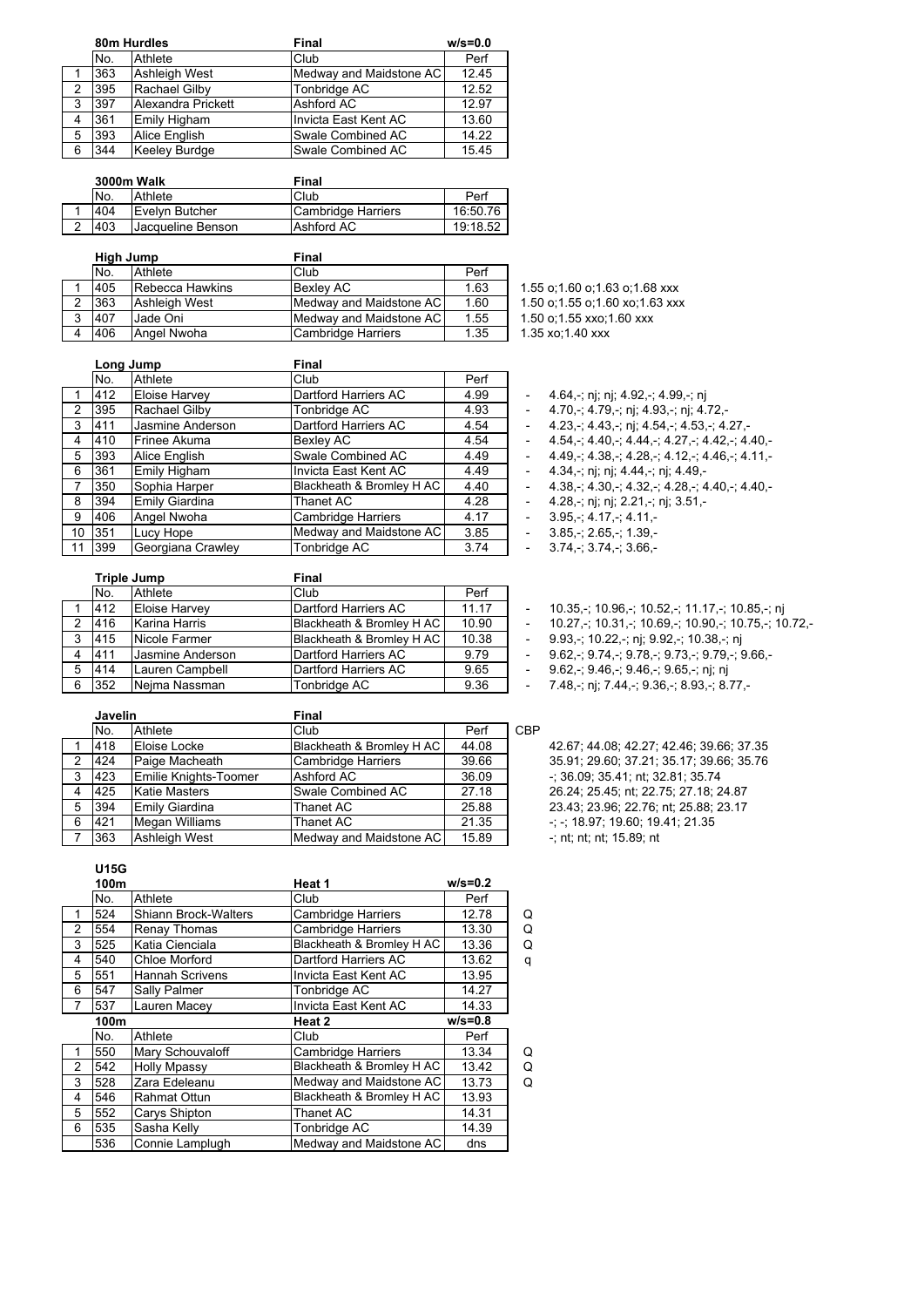|                         | 100m |                          | Heat 3                    | $w/s = 0.8$ |   |
|-------------------------|------|--------------------------|---------------------------|-------------|---|
|                         | No.  | Athlete                  | Club                      | Perf        |   |
| 1                       | 549  | Maisie Rixon             | Medway and Maidstone AC   | 13.50       | Q |
| $\overline{2}$          | 543  | Nika Najjar              | Medway and Maidstone AC   | 13.51       | Q |
| 3                       | 526  | Chanelle Cole            | Dartford Harriers AC      | 13.71       | Q |
| 4                       | 548  | Sofia Podesta            | Cambridge Harriers        | 13.75       | q |
| 5                       | 545  | <b>Esther Oniwinde</b>   | Blackheath & Bromley H AC | 14.07       |   |
| 6                       | 521  | Lani Bakewell            | Blackheath & Bromley H AC | 14.26       |   |
| 7                       | 523  | Katrina Booth            | Thanet AC                 | 14.98       |   |
|                         | 100m |                          | Heat 4                    | $w/s = 0.8$ |   |
|                         | No.  | Athlete                  | Club                      | Perf        |   |
|                         |      |                          |                           |             |   |
| 1                       | 556  | Kaliyah Young            | Medway and Maidstone AC   | 13.43       | Q |
| $\overline{2}$          | 541  | Erin Moses               | Thanet AC                 | 13.48       | Q |
| 3                       | 532  | Esther Jackson           | Cambridge Harriers        | 13.58       | Q |
| 4                       | 538  | Zoe Martial              | Blackheath & Bromley H AC | 13.63       | q |
| 5                       | 544  | Djamilla Nkereuwem       | Invicta East Kent AC      | 13.65       | q |
| 6                       | 522  | Madeleine Bonner         | Blackheath & Bromley H AC | 14.08       |   |
| 7                       | 555  | <b>Abigail Walters</b>   | Medway and Maidstone AC   | 14.15       |   |
| 8                       | 530  | <b>Skye Ferris</b>       | Blackheath & Bromley H AC | 15.60       |   |
|                         | 100m |                          | S/F <sub>1</sub>          | $w/s = 0.9$ |   |
|                         | No.  | Athlete                  | Club                      | Perf        |   |
| 1                       | 550  | Mary Schouvaloff         | Cambridge Harriers        | 13.30       | Q |
| $\overline{c}$          | 532  | Esther Jackson           | Cambridge Harriers        | 13.41       | Q |
| 3                       | 542  | <b>Holly Mpassy</b>      | Blackheath & Bromley H AC | 13.48       | Q |
| 4                       | 556  | Kaliyah Young            | Medway and Maidstone AC   | 13.49       | Q |
| 5                       | 544  | Djamilla Nkereuwem       | Invicta East Kent AC      | 13.61       |   |
|                         |      |                          |                           |             |   |
| 6                       | 541  | Erin Moses               | Thanet AC                 | 13.78       |   |
| 7                       | 526  | <b>Chanelle Cole</b>     | Dartford Harriers AC      | 13.84       |   |
| $\overline{8}$          | 538  | Zoe Martial              | Blackheath & Bromley H AC | 13.85       |   |
|                         | 100m |                          | S/F <sub>2</sub>          | $w/s = 1.6$ |   |
|                         | No.  | Athlete                  | Club                      | Perf        |   |
| 1                       | 524  | Shiann Brock-Walters     | Cambridge Harriers        | 12.92       | Q |
| 2                       | 554  | Renay Thomas             | Cambridge Harriers        | 13.11       | Q |
| 3                       | 540  | Chloe Morford            | Dartford Harriers AC      | 13.26       | Q |
| 4                       | 549  | Maisie Rixon             | Medway and Maidstone AC   | 13.33       | Q |
| 5                       | 525  | Katia Cienciala          | Blackheath & Bromley H AC | 13.46       |   |
| 6                       | 543  | Nika Najjar              | Medway and Maidstone AC   | 13.46       |   |
| 7                       | 548  | Sofia Podesta            | Cambridge Harriers        | 13.87       |   |
| 8                       | 528  | Zara Edeleanu            | Medway and Maidstone AC   | 14.19       |   |
|                         | 100m |                          | Final                     | $w/s = 1.7$ |   |
|                         | No.  | Athlete                  | Club                      | Perf        |   |
|                         |      |                          |                           |             |   |
| 1                       | 524  | Shiann Brock-Walters     | Cambridge Harriers        | 12.66       |   |
| 2                       | 550  | Mary Schouvaloff         | Cambridge Harriers        | 12.92       |   |
| 3                       | 540  | Chloe Morford            | Dartford Harriers AC      | 13.08       |   |
| 4                       | 532  | <b>Esther Jackson</b>    | Cambridge Harriers        | 13.18       |   |
| 5                       | 554  | Renay Thomas             | Cambridge Harriers        | 13.19       |   |
| 6                       | 542  | <b>Holly Mpassy</b>      | Blackheath & Bromley H AC | 13.23       |   |
| 7                       | 549  | Maisie Rixon             | Medway and Maidstone AC   | 13.26       |   |
| 8                       | 556  | Kaliyah Young            | Medway and Maidstone AC   | 13.49       |   |
|                         |      |                          |                           |             |   |
|                         | 300m |                          | Heat 1                    |             |   |
|                         | No.  | Athlete                  | Club                      | Perf        |   |
| 1                       | 558  | Mia Hillyard             | <b>Thanet AC</b>          | 45.06       | Q |
| $\overline{\mathbf{c}}$ | 566  | Isabel Lloyd             | Medway and Maidstone AC   | 45.31       | Q |
| 3                       | 564  | Lauren Goddard           | Blackheath & Bromley H AC | 46.01       | Q |
| 4                       | 569  | Abigail Sayer            | Thanet AC                 | 48.45       |   |
|                         |      | Kendaa Cameron-Chavannes |                           |             | q |
| 5                       | 562  |                          | Blackheath & Bromley H AC | 49.55       |   |
|                         | 300m |                          | Heat 2                    |             |   |
|                         | No.  | Athlete                  | Club                      | Perf        |   |
| 1                       | 568  | Jessica O'Hara           | Tonbridge AC              | 43.64       | Q |
| $\overline{2}$          | 541  | Erin Moses               | Thanet AC                 | 44.19       | Q |
| 3                       | 567  | Rebekah O'Brien          | Tonbridge AC              | 44.56       | Q |
| 4                       | 565  | Rebecca Hales            | Thanet Roadrunners AC     | 48.16       | q |
|                         | 300m |                          | Final                     |             |   |
|                         | No.  | Athlete                  | Club                      | Perf        |   |
| 1                       | 568  | Jessica O'Hara           | Tonbridge AC              | 43.24       |   |
| $\overline{2}$          | 558  | Mia Hillyard             | Thanet AC                 | 43.64       |   |
| 3                       | 541  | Erin Moses               | Thanet AC                 | 43.69       |   |
| 4                       | 567  | Rebekah O'Brien          | <b>Tonbridge AC</b>       | 43.81       |   |
|                         |      |                          |                           |             |   |
| 5                       | 564  | Lauren Goddard           | Blackheath & Bromley H AC | 45.32       |   |
| 6                       | 566  | Isabel Lloyd             | Medway and Maidstone AC   | 45.78       |   |
| 7                       | 569  | Abigail Sayer            | Thanet AC                 | 47.98       |   |
| 8                       | 565  | Rebecca Hales            | Thanet Roadrunners AC     | 49.39       |   |